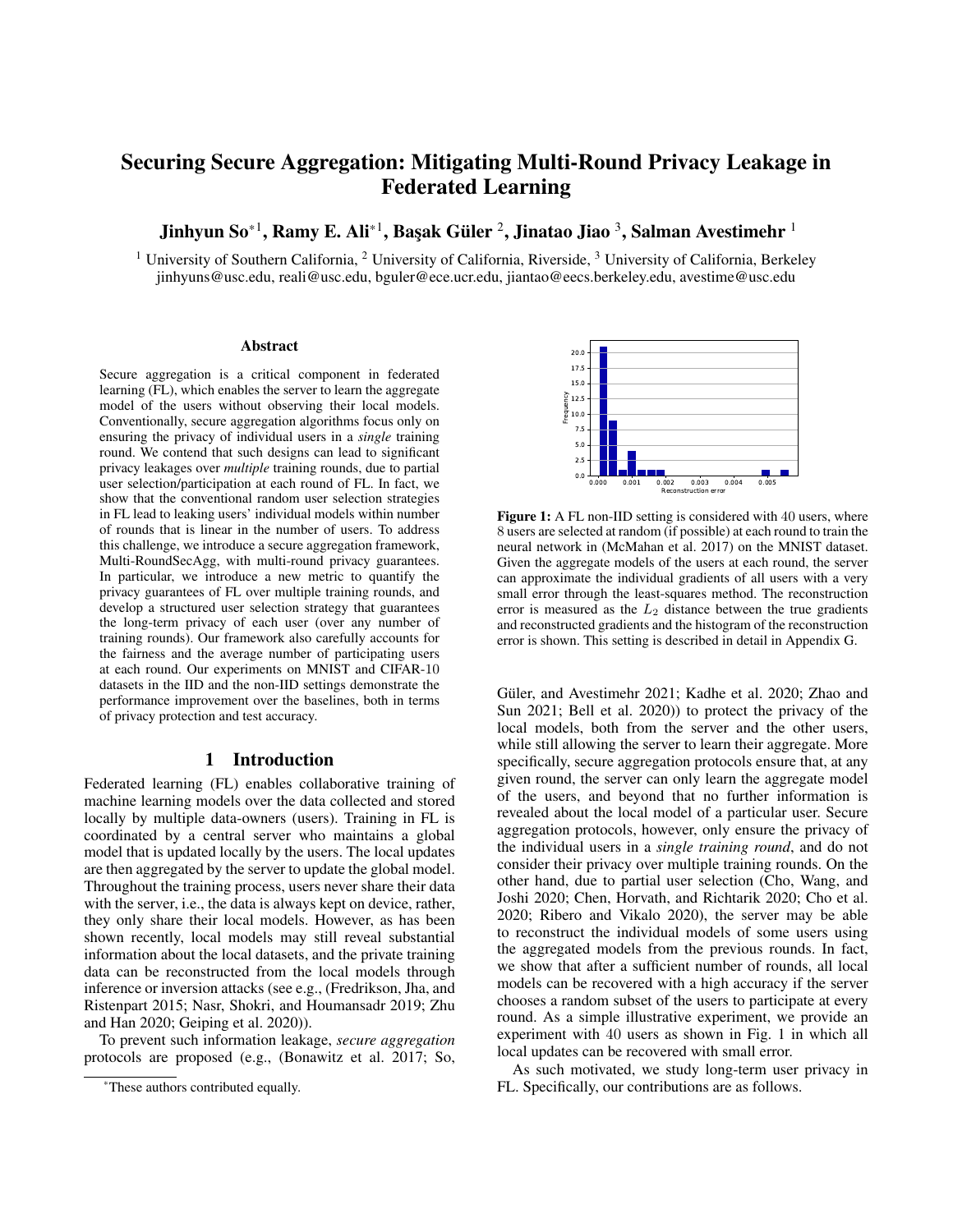- 1. We introduce a new metric to capture long-term privacy guarantees in FL for the first time. This long-term privacy condition requires that the server cannot reconstruct any individual model using the aggregated models from any number of training rounds. Using this metric, we show that the conventional random user selection schemes can result in leaking the individual user models after a sufficient number of rounds, even if secure aggregation is employed at each round.
- 2. We propose Multi-RoundSecAgg, a privacy-preserving structured user selection strategy that ensures the longterm privacy of the individual users over any number of training rounds. This strategy also takes into account the fairness of the selection process and the average number of participating users at each round.
- 3. We demonstrate that Multi-RoundSecAgg creates a trade-off between the long-term privacy guarantee and the average number of participating users. In particular, as the average number of participating users increases, the long-term privacy guarantee becomes weaker.
- 4. We provide the convergence analysis of Multi-RoundSecAgg, which shows that the long-term privacy guarantee and the average number of participating users control the convergence rate. The convergence rate is maximized when the average number of participating users is maximized. As we require stronger long-term privacy guarantees, the average number of participating users decreases and a larger number of training rounds is required to achieve the same level of accuracy as the random selection strategy.
- 5. Finally, our experiments in both IID and non-IID settings on MNIST and CIFAR-10 datasets demonstrate that Multi-RoundSecAgg achieves almost the same test accuracy compared to the random selection scheme while providing better long-term privacy guarantees.

### 2 Related Work

The underlying principle of the secure aggregation protocol in (Bonawitz et al. 2017) is that each pair of users exchange a pairwise secret key which they can use to mask their local models before sharing them with the server. The pairwise masks cancel out when the server aggregates the masked models, allowing the server to learn the aggregate of the local models. These masks also ensure that the local models are kept private, i.e., no further information is revealed beyond the aggregate of the local models. This protocol incurs a significant communication cost due to exchanging and reconstructing the pairwise keys. Recently, several works have developed communication-efficient protocols (So, Güler, and Avestimehr 2021; Kadhe et al. 2020; Bell et al. 2020; Tang et al. 2021; Choi et al. 2020; Elkordy and Avestimehr 2020), which are complementary to and can be combined with our work. Another line of work focused on designing partial user selection strategies to overcome the communication bottleneck in FL while speeding up the convergence by selecting the users based on their local loss (Cho, Wang, and Joshi 2020; Chen, Horvath, and Richtarik 2020; Cho et al. 2020; Ribero and Vikalo 2020).

Previous works, either on secure aggregation or on partial user selection, however, do not consider mitigating the potential privacy leakage as a result of partial user participation and the server observing the aggregated models across multiple training rounds. While (Pejó and Biczók 2020) pointed out to the privacy leakage of secure aggregation, mitigating this leakage has not been considered and our work is the first to address this challenge.

# 3 System Model

In this section, we first describe the basic federated learning model in Section 3.1. Next, we introduce the multi-round secure aggregation problem for federated learning and define the key metrics to evaluate the performance of a multi-round secure aggregation protocol in Section 3.2.

#### 3.1 Basic Federated Learning Model

We consider a cross-device federated learning setup consisting of a server and N devices (users). User  $i \in [N]$ has a local dataset  $\mathcal{D}_i$  consisting of  $m_i = |\mathcal{D}_i|$  data samples. The users are connected to each other through the server (McMahan et al. 2017; Bonawitz et al. 2017; Kairouz et al. 2019). The goal is to collaboratively learn a global model *x* with dimension d, using the local datasets that are generated, stored, and processed locally by the users. The training task can be represented by minimizing a global loss function,

$$
\min_{\mathbf{x}} L(\mathbf{x}) \text{ s.t. } L(\mathbf{x}) = \sum_{i=1}^{N} w_i L_i(\mathbf{x}), \qquad (1)
$$

where  $L_i$  is the loss function of user i and  $w_i \geq 0$  is a weight parameter assigned to user  $i$  to specify the relative impact of the user, where  $\sum_i w_i = 1$ . A common choice for the weight parameters is  $w_i = \frac{m_i}{m}$ , where  $m = \sum_{i=1}^{N} m_i$  (Kairouz et al. 2019). We define the optimal model parameters  $x^*$  and  $x_i^*$  as  $x^* = \argmin_{x \in \mathbb{R}^d} L(x)$  and  $x_i^* = \argmin_{x \in \mathbb{R}^d} L_i(x)$ . Federated Averaging with Partial User Participation. To solve (1), the most common algorithm is the *FedAvg* (federated averaging) algorithm (McMahan et al. 2017). *FedAvg* is an iterative algorithm, where model training is done by repeatedly iterating over individual local updates. At the beginning of training round  $t$ , the server sends the current state of the global model, denoted by  $x^{(t)}$ , to the users. Each round consists of two phases, local training and aggregation. In the local training phase, user  $i \in [N]$  updates the global model by carrying out  $E \geq 1$ ) local stochastic gradient descent (SGD) steps and sends the updated local model  $x_i^{(t)}$  to the server. One of key features of cross-device federated learning is partial device participation. Due to various reasons such as unreliable wireless connectivity, or battery issues, at any given round, only a fraction of the users are available to participate in the protocol. We refer to such users as *available* users throughout the paper. In the aggregation phase, the server selects  $K \leq N$  users among the available users and aggregates the local models of the selected users. After receiving the local updates, the server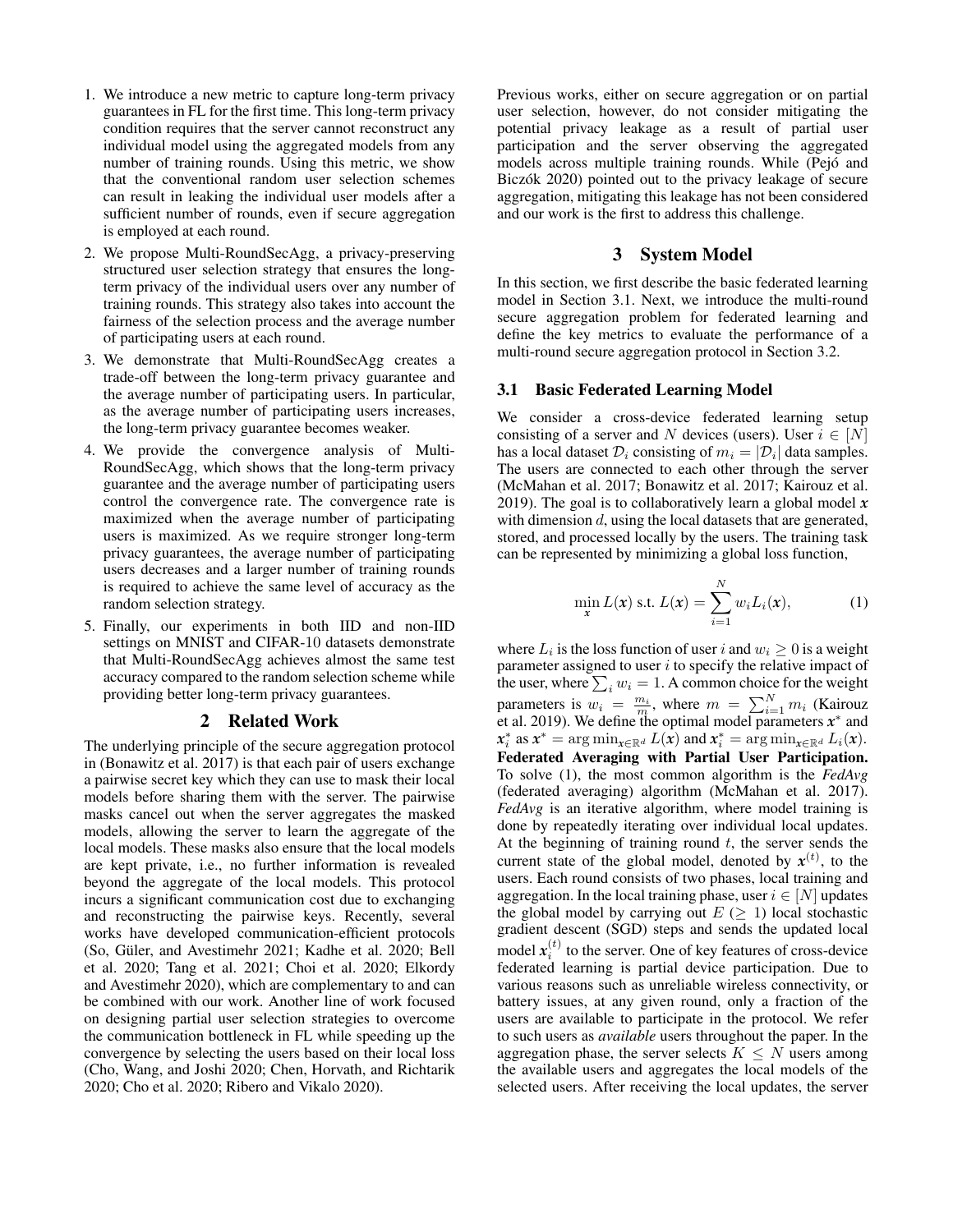updates the global model as follows

$$
\mathbf{x}^{(t+1)} = \sum_{i \in \mathcal{S}^{(t)}} \mathbf{x}_i^{(t)} = \mathbf{X}^{(t)}^\top \mathbf{p}^{(t)},
$$
 (2)

where  $S^{(t)}$  is the set of participating users at round t and  $p^{(t)} \in \{0,1\}^N$  is the corresponding characteristic vector. That is,  $p^{(t)}$  denotes a participation vector at round t whose  $i$ -th entry is 0 when user  $i$  is not selected and 1 otherwise.  $X<sup>(t)</sup>$  denotes the concatenation of the weighted local models at round t, i.e.,  $\mathbf{X}^{(t)} = [w_1 \mathbf{x}_1^{(t)}, \dots, w_N \mathbf{x}_N^{(t)}]$  $\begin{bmatrix} (t) \\ N \end{bmatrix}^{\top} \in \mathbb{R}^{N \times d}.$ Finally, the server broadcasts the updated global model  $x^{(t+1)}$  to the users for the next round.

#### 3.2 Multi-round Secure Aggregation

Conventional secure aggregation protocols only consider the privacy guarantees over a single training round. While secure aggregation protocols have provable privacy guarantees at any single round, in the sense that no information is leaked beyond the aggregate model at each round, the privacy guarantees do not extend to attacks *that span multiple training rounds*. Specifically, by using the aggregate models and participation information across multiple rounds, an individual model may be reconstructed. For instance, consider the following user participation strategy across three training rounds,  $p^{(1)} = [1, 1, 0]^\top$ ,  $p^{(2)} = [0, 1, 1]^\top$ , and  $p^{(3)} = [1, 0, 1]^\top$ . Assume a scenario where the local updates do not change significantly over time (e.g., models start to converge, or the server fixes the global model over consecutive rounds), i.e.,  $x_i = x_i^{(t)}$  for all  $i \in [3]$  and  $t \in \{0, 1, 2\}$ . Then, the server can single out individual model, e.g.,  $x_1 = \frac{x^{(0)} + x^{(2)} - x^{(3)}}{2}$  $\frac{2}{2}$ . Similarly, the server can single out all individual models  $x_i, i \in [3]$ , even if a secure aggregation protocol is employed at each round.

In this paper, we study secure aggregation protocols with long-term privacy guarantees (which we term *multi-round secure aggregation*) for the cross-device FL setup which has not been studied before. We assume that user  $i \in [N]$ drops from the protocol at each round with probability  $p_i$ .  $\mathcal{U}^{(t)}$  denotes the index set of available users at round t and  $u^{(t)} \in \{0,1\}^N$  is a vector indicating the available users, such that  $\{u^{(t)}\}_j = \mathbb{1}\{j \in \mathcal{U}^{(t)}\}$  where  $\{u\}_j$  is j-th entry of  $u$  and  $1\{\cdot\}$  is the indicator function. The server selects K users from  $\mathcal{U}^{(t)}$ , if  $|\mathcal{U}^{(t)}| \geq K$ , based on the history of selected users in previous rounds. The local models of the selected users are then aggregated via a secure aggregation protocol (i.e., by communicating masked models), at the end of which the server learns the aggregate of the local models of the selected users. Our goal is to design a user selection algorithm  $\mathcal{A}^{(t)}: \{0, 1\}^{t \times N} \times \{0, 1\}^{N} \rightarrow \{0, 1\}^{N}$ ,

$$
\mathcal{A}^{(t)}(\mathbf{P}^{(t)}, \mathbf{u}^{(t)}) = \mathbf{p}^{(t)} \text{ such that } \|\mathbf{p}^{(t)}\|_0 \in \{0, K\}, \quad (3)
$$

to prevent the potential information leakage over multiple rounds, where  $p^{(t)} \in \{0,1\}^N$  is the participation vector defined in (2),  $||x||_0$  denotes the  $L_0$ -"norm" of a vector  $x$ and  $K$  denotes the maximum number of selected users. We note that  $A^{(t)}$  can be a random function.  $P^{(t)}$  is a matrix

representing the user participation information up to round t, and is termed the *participation matrix*, given by

$$
\mathbf{P}^{(t)} = \left[ \boldsymbol{p}^{(0)}, \boldsymbol{p}^{(1)}, \dots, \boldsymbol{p}^{(t-1)} \right]^\top \in \{0, 1\}^{t \times N}.
$$
 (4)

If  $|\mathcal{U}^{(t)}| < K$ , the server skips the aggregation phase.

Key Metrics. A multi-round secure aggregation protocol can be represented by  $A = \{A^{(t)}\}_{t \in [J]}$ , where  $A^{(t)}$  is the user selection algorithm at round  $t$  defined in (3) and  $J$  is the total number of rounds. The inputs of  $\mathcal{A}^{(t)}$  are a random vector  $u^{(t)}$ , which indicates the available users at round t, and the participation matrix  $P^{(t)}$  defined in (4) which can be a random matrix. Given the participation matrix  $\mathbf{P}^{(J)}$ , we evaluate the performance of the corresponding multi-round secure aggregation protocol through the following metrics.

1. Multi-round Privacy Guarantee. We consider a security model where the server is honest-but-curious. The secure aggregation protocols ensure that the server can only learn the sum of the local models of some users in each single round, but they do not consider what the server can learn over the long run. Our multi-round privacy definition extends the guarantees of the secure aggregation protocols from one round to all training rounds by requiring that the server can only learn a sum of the local models even if the server exploits the aggregate models of all rounds. That is, our multi-round privacy guarantee is a natural extension of the privacy guarantee provided by the secure aggregation protocols considering a single training round.

Specifically, a multi-round privacy guarantee  $T$  requires that any non-zero partial sum of the local models that the server can reconstruct, through any linear combination  $\mathbf{X}^\top \mathbf{P}^{(J)^\top} z$ , where  $z \in \mathbb{R}^J \setminus \{\mathbf{0}\}$ , must be of the form<sup>1</sup>

$$
\mathbf{X}^{\top} \mathbf{P}^{(J)}^{\top} \mathbf{z} = \sum_{i \in [n]} a_i \sum_{j \in S_i} x_j
$$
  
=  $a_1 \sum_{j \in S_1} x_j + a_2 \sum_{j \in S_2} x_j + \dots + a_n \sum_{j \in S_n} x_j,$  (5)

where  $|\mathcal{S}_i| \geq T, a_i \neq 0, \forall i \in [n]$  and  $n \in \mathbb{Z}^+$ . Here all the sets  $S_i$ , the number of sets n, and each  $a_i$  could all depend on *z*. In equation (5), we consider the worstcase scenario, where the local models do not change over the rounds. That is,  $X^{(t)} = X$ ,  $\forall t \in [J]$ . Intuitively, this guarantee ensures that the best that the server can do is to reconstruct a partial sum of  $T$  local models which corresponds to the case where  $n = 1$ . When  $T \geq 2$ , this condition implies that the server cannot get any user model from the aggregate models of all training rounds (the best it can obtain is the sum of two local models).

Remark 1. (Weaker Privacy Notion). It is worth noting that, a weaker privacy notion would require that  $\|\mathbf{P}^{(J)}\|_0 \geq T$  when  $\mathbf{P}^{(J)}\|_z \neq 0$ . When  $T = 2$ , this definition requires that the server cannot reconstruct any individual model (the best it can do is to obtain a

<sup>&</sup>lt;sup>1</sup>We assume that  $w_i = \frac{1}{N}, \forall i \in [N]$  in this paper.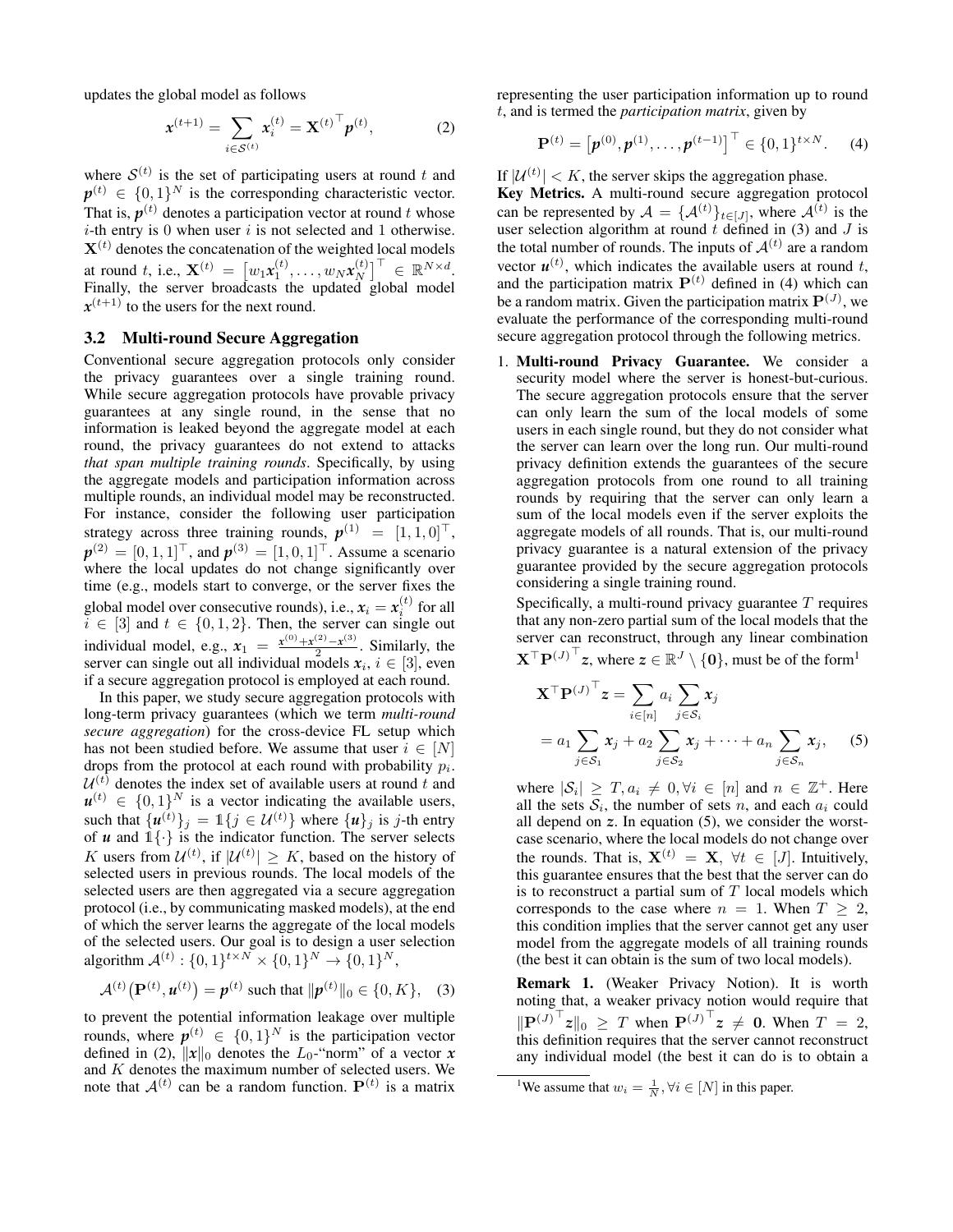linear combination of two local models). This definition, however, allows constructions in the form of  $ax_i+bx_j$  for any  $a, b \in \mathbb{R} \setminus \{0\}$ . When  $a \gg b$ , however, this is almost the same as recovering  $x_i$  perfectly, hence this privacy criterion is weaker than that of (5).

Remark 2. (Multi-round Privacy of Random Selection). In Sec. 6, we empirically show that a random selection strategy in which  $K$  available users are selected at random at each round does not ensure multi-round privacy even with respect to the weaker definition of Remark 1. Specifically, the local models can be reconstructed within a number of rounds that is linear in N. We also show this theoretically in Appendix G.

Remark 3. (Worst-Case Assumption). In (5), we considered the worst-case assumption where the models do not change over time. When the local models change over rounds, the multi-round privacy guarantee becomes even stronger as the number of unknowns increases.

2. Aggregation Fairness Gap. The average aggregation fairness gap quantifies the largest gap between any two users in terms of the expected relative number of rounds each user has participated in training. Formally, the average aggregation fairness gap is defined as follows

$$
F = \max_{i \in [N]} \limsup_{J \to \infty} \frac{1}{J} \mathbb{E} \Big[ \sum_{t=0}^{J-1} \mathbb{1} \{ \{ \boldsymbol{p}^{(t)} \}_i = 1 \} \Big]
$$
  
- 
$$
\min_{i \in [N]} \liminf_{J \to \infty} \frac{1}{J} \mathbb{E} \Big[ \sum_{t=0}^{J-1} \mathbb{1} \{ \{ \boldsymbol{p}^{(t)} \}_i = 1 \} \Big], \quad (6)
$$

where  $1\{\cdot\}$  is an indicator function,  $\{p^{(t)}\}_i$  is *i*-th entry of the vector  $p^{(t)}$ , and the expectation is over the randomness of the user selection algorithm  $A$  and the user availability. The main intuition behind this definition is that when  $F = 0$ , all users participate on average on the same number of rounds. This is important to take the different users into consideration equally and our experiments show that the accuracy of the schemes with small  $F$  are much higher than the schemes with high  $F$ .

3. Average Aggregation Cardinality. The aggregation cardinality quantifies the expected number of models to be aggregated per round. Formally, it is defined as

$$
C = \liminf_{J \to \infty} \frac{\mathbb{E}\left[\sum_{t=0}^{J-1} \|\boldsymbol{p}^{(t)}\|_0\right]}{J},\tag{7}
$$

where the expectation is over the randomness in  $A$  and the user availability. Intuitively, less number of rounds are needed to converge as more users participate in the training. In fact, as we show in Sec. 5.2, C directly controls the convergence rate.

#### 3.3 Baseline Schemes

In this subsection, we introduce three baseline schemes for multi-round secure aggregation.

Random Selection. In this scheme, at each round, the server selects  $K$  users at random from the set of available users. If less than K users are available, the server skips this round.

Random Weighted Selection. This scheme is a modified version of random selection to reduce  $F$  when the dropout probabilities of the users are not equal. Specifically,  $K$  users are selected at random from the available users with the minimum frequency of participation in the previous rounds. If less than K users are available, the server skips this round. User Partitioning (Grouping). In this scheme, the users are partitioned into  $G = N/K$  equal-sized groups denoted as  $\mathcal{G}_1, \mathcal{G}_2, \cdots, \mathcal{G}_G$ . At each round, the server selects one of the groups if none of the users in this group has dropped out. If multiple groups are available, to reduce the aggregation fairness gap, the server selects a group including a user with the minimum frequency of participation in previous rounds. If no group is available, the server skips this round.

#### 4 Proposed Scheme: Multi-RoundSecAgg

In this section, we present Multi-RoundSecAgg, which has two components as follows.

- The first component designs a family of sets of users that satisfy the multi-round privacy requirement. The inputs of the first component are the number of users  $N$ , the number of users desired to be selected at each round K and the desired multi-round privacy guarantee  $T$ . The output is a family of sets of  $K$  users that satisfy the multiround privacy guarantee T, termed as a *privacy-preserving family*. This family is represented by a matrix **B**, where the rows are the characteristic vectors of these user sets.
- The second component selects a set from this designed family to satisfy the fairness guarantee. The inputs to the second component are the privacy-preserving family **B**, the set of available users at round t,  $\mathcal{U}^{(t)}$ , and the frequency of participation of each user. The output is the set of users that will participate at round  $t$ .

We now describe these two components in detail.

Component 1 (Batch Partitioning (BP) of the users to guarantee multi-round privacy). The first component designs a family of  $R_{BP}$  sets, where  $R_{BP}$  is given in (8), satisfying the multi-round privacy requirement  $T$ . We denote the  $R_{BP} \times N$  binary matrix corresponding to these sets by  $\mathbf{B} = [\boldsymbol{b}_1, \cdots, \boldsymbol{b}_{R_{\text{BP}}}]^\top$ , where  $\|\boldsymbol{b}_i\|_0 = K$  for all  $i \in [R_{\text{BP}}]$ . That is, the rows of **B** are the characteristic vectors of those sets. The main idea of our proposed scheme is to restrict certain sets of users of size  $T$ , denoted as batches, to either participate together or not participate at all. This guarantees a multi-round privacy  $T$  as we show in Section 5.

To construct a family of sets with this property, the users are first partitioned into  $N/T$  batches. At any given round, either all or none of the users of a particular batch participate in training. The server can choose  $K/T$  batches to participate in training, provided that all users in any given selected batch are available. Since there are  $\binom{N/T}{K/T}$ possible sets with this property, then the size of this privacypreserving family of sets is given  $by<sup>2</sup>$ 

$$
R_{\rm BP} \stackrel{\text{def}}{=} \binom{N/T}{K/T}.
$$
 (8)

<sup>&</sup>lt;sup>2</sup>We assume for simplicity that  $N/T$  and  $K/T$  are integers.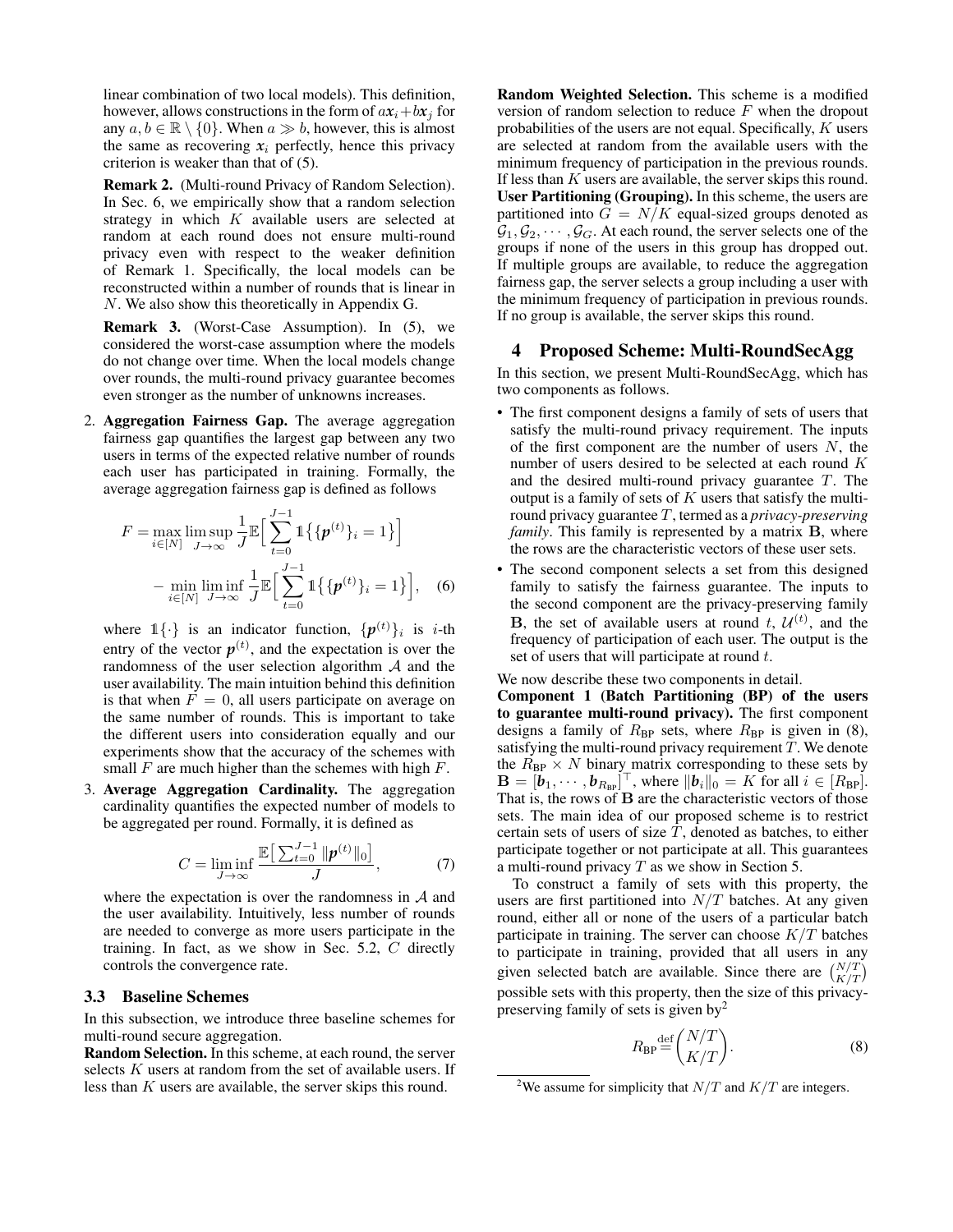In the extreme case of  $T = 1$ , this strategy specializes to the random selection strategy where the server can choose any set from the  $\binom{N}{K}$  possible sets of K users. In the other extreme case of  $\overline{T} = K$ , this strategy specializes to the partitioning strategy where there are  $N/K$  possible sets. We next provide an example to illustrate the construction of B.

**Example 1** ( $N = 8, K = 4, T = 2$ ). *In this example, the users are partitioned into* 4 *batches as*  $\mathcal{G}_1 = \{1,2\}, \mathcal{G}_2 =$  ${3, 4}, \mathcal{G}_3 = {5, 6}$  *and*  $\mathcal{G}_4 = {7, 8}$  *as given in (9). The server can choose any two batches out of these* 4 *batches, hence we have*  $R_{BP} = \binom{4}{2} = 6$  *possible sets. This ensures a multi-round privacy*  $T = 2$ .

$$
\mathbf{B} = \begin{bmatrix} 1 & 1 & 1 & 1 & 0 & 0 & 0 & 0 \\ 1 & 1 & 1 & 0 & 0 & 1 & 1 & 0 & 0 \\ 1 & 1 & 0 & 0 & 0 & 0 & 1 & 1 & 1 \\ 0 & 0 & 1 & 1 & 1 & 1 & 1 & 0 & 0 \\ 0 & 0 & 1 & 1 & 1 & 0 & 0 & 1 & 1 \\ 0 & 0 & 0 & 0 & 1 & 1 & 1 & 1 & 1 \end{bmatrix} . \tag{9}
$$

Component 2 (Available batch selection to guarantee **fairness**). At round t, user  $i \in [N]$  is available to participate in the protocol with a probability  $1 - p_i \in (0, 1]$ . The frequency of participation of user  $i$  before round  $t$  is denoted by  $f_i^{(t)} \stackrel{\text{def}}{=} \sum_{j=0}^{t-1} \mathbb{1}\left\{ \{\pmb{p}^{(j)}\}_i = 1 \right\}$ . Given the set of available users at round  $t, U^{(t)}$ , and the frequencies of participation  $f^{(t-1)} = (f_1^{(t-1)}, \cdots, f_N^{(t-1)})^{\top}$ , the server selects K users. To do so, the server first finds the submatrix of B denoted by  $\mathbf{B}^{(t)}$  corresponding to the set of available users at round t,  $\mathcal{U}^{(t)}$ . Specifically, the *i*-th row of **B** denoted by  $b_i^{\top}$  is included in  $\mathbf{B}^{(t)}$  provided that  $\text{supp}(\boldsymbol{b}_i) \subseteq \mathcal{U}^{(t)}$ . If  $\mathbf{B}^{(t)}$  is an empty matrix, then the server skips this round. Otherwise, the server selects a row from  $\mathbf{B}^{(t)}$  uniformly at random if  $p_i = p, \forall i \in [N]$ . If the users have different dropout probabilities, the server selects a row from  $\mathbf{B}^{(t)}$  that includes the user with the minimum frequency of participation  $\ell_{\min}^{(t-1)}$  $\lim_{\text{min}}^{(t-1)} \stackrel{\text{def}}{=} \arg \min_{i \in \mathcal{U}^{(t)}} f_i^{(t-1)}$ . If there are many such rows, then the server selects one of them at random. some three the state is to be stated in the state of  $\alpha$  multi-round prior is  $\frac{1}{2}$ . (i.e.,  $\alpha$  and  $\alpha$  is  $\alpha$  and  $\alpha$  is  $\alpha$  and  $\alpha$  is  $\alpha$  and  $\alpha$  is  $\alpha$  is  $\alpha$  is  $\alpha$  is  $\alpha$  is  $\alpha$  is  $\alpha$  is  $\alpha$  is

Overall, the algorithm first designs a privacy-preserving family of sets of  $K$  users such that any set can be selected at any given round while ensuring the multi-round privacy guarantee  $T$ . Then a specific set is selected from this family at each round to ensure fairness. We describe the two components of Multi-RoundSecAgg in Algorithm 1 and Algorithm 2, which are provided in Appendix D.

### 5 Theoretical Results

We provide the theoretical and convergence guarantees of Multi-RoundSecAgg in Sec. 5.1 and Sec.5.2, respectively.

### 5.1 Theoretical Guarantees of Multi-RoundSecAgg

We first establish the theoretical guarantees of Multi-RoundSecAgg in terms of the key metrics.

**Theorem 1.** *Multi-RoundSecAgg with parameters*  $N, K, T$  *ensures* a *multi-round privacy guarantee of*  $T$ *, an* 



Figure 2: An illustration of the trade-off between the multi-round privacy guarantee  $T$  and the average aggregation cardinality  $C$ . In this example,  $N = 120$  and  $K = 12$ .

*aggregation fairness gap* F = 0*, and an average aggregation cardinality given by*

$$
C = K \left( 1 - \sum_{i=N/T-K/T+1}^{N/T} {N/T \choose i} q^{i} (1-q)^{N/T-i} \right),
$$

*where*  $q = 1 - (1 - p)^T$ , when all users have the same *dropout probability* p*.*

We provide the proof of Theorem 1 in Appendix A.

Remark 4. (Trade-off between "Multi-round Privacy Guarantee" and "Average Aggregation Cardinality"). Theorem 1 indicates a trade-off between the multi-round privacy and the average aggregation cardinality since as T increases, C decreases which slows down the convergence as we show in Sec. 5.2. We illustrate this trade-off in Fig. 2.

Remark 5. (Necessity of Batch Partitioning (BP)). We show that any strategy that satisfies the privacy guarantee in Equation (5) must have a batch partitioning structure, and for given  $N, K, T, K \leq N/2$ , the largest number of distinct user sets in any strategy is at most  $\binom{N/T}{K/T}$ , which is achieved in our design in Section 4. We provide the proof in Appendix C.

Remark 6. (Non-linear Reconstructions of Aggregated Models). The privacy criterion in Equation (5) considers linear reconstructions of the aggregated models. One may also consider more general non-linear reconstructions. The long-term privacy guarantees of batch partitioning hold even under such reconstructions as the users in the same batch always participate together or do not participate at all. Hence, the server cannot separate individual models within the same batch even through non-linear operations.

#### 5.2 Convergence Analysis of Multi-RoundSecAgg

We now provide the convergence guarantees of Multi-RoundSecAgg by first introducing a few common assumptions (Li et al. 2019; Yu, Yang, and Zhu 2019).

**Assumption 1.**  $L_1, \ldots, L_N$  *in* (1) *are all p*-smooth: for all  $a, b \in \mathbb{R}^d$  and  $i \in [N]$ ,  $L_i(a) \le L_i(b) + (a-b)^\top \nabla L_i(b) +$  $\frac{\rho}{2}$ ||*a* − *b*||<sup>2</sup>.

**Assumption 2.**  $L_1, \ldots, L_N$  *in* (1) *are all*  $\mu$ -strongly convex: *for all*  $\boldsymbol{a}, \boldsymbol{b} \in \mathbb{R}^d$  *and*  $i \in [N]$ ,  $L_i(\boldsymbol{a}) \geq L_i(\boldsymbol{b}) + (\boldsymbol{a} - \boldsymbol{b})$  $\hat{b}(\bm{b})^{\top} \nabla L_i(\bm{b}) + \frac{\mu}{2} ||\bm{a} - \bm{b}||^2.$ 

**Assumption 3.** Let  $\xi_i^{(t)}$  be a sample uniformly selected from the local dataset  $\mathcal{D}_i$ . The variance of the stochastic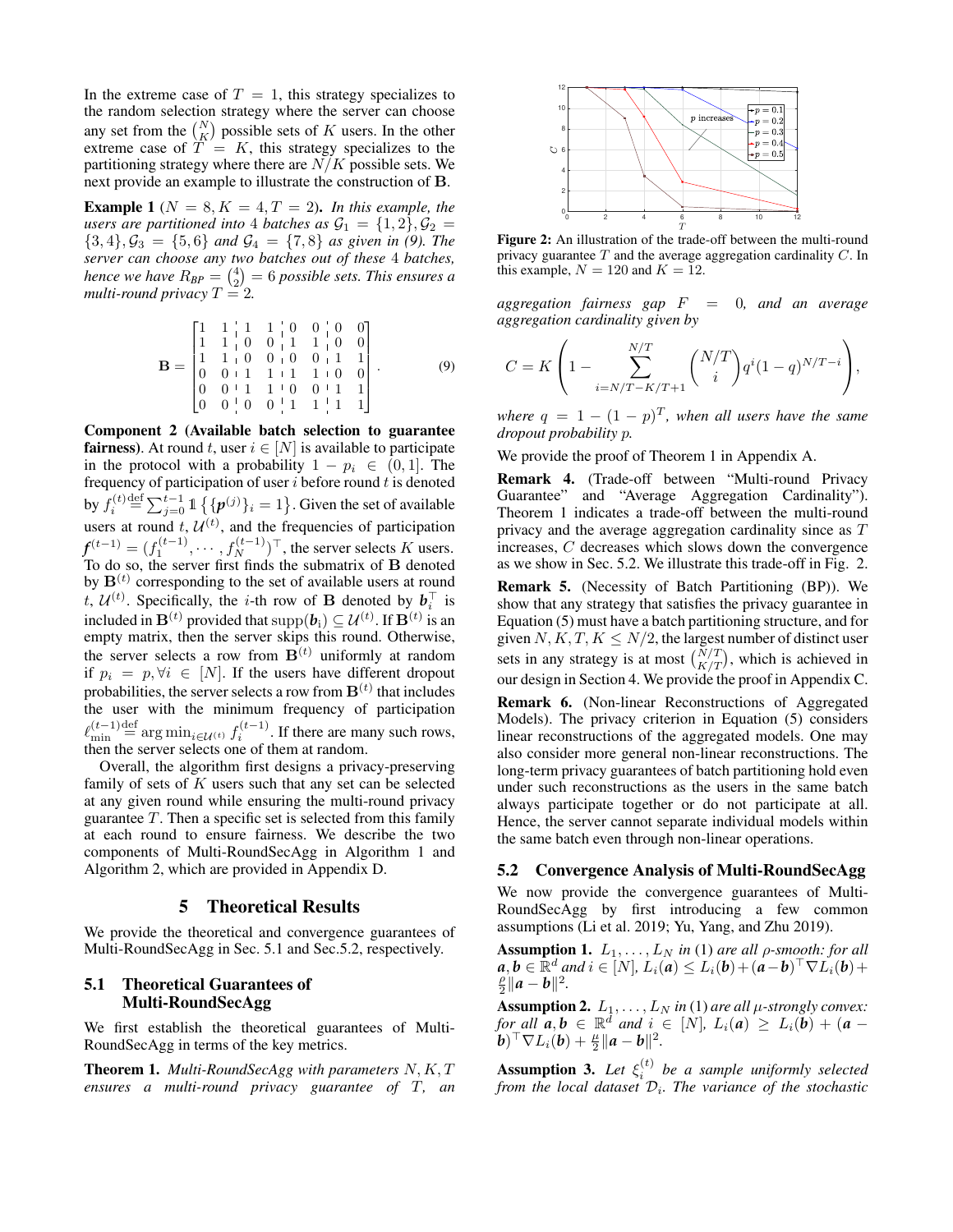gradients at each user is bounded, i.e.,  $\mathbb{E} \| \nabla L_i(\pmb{x}^{(t)}_i, \xi^{(t)}_i) \nabla L_i(\mathbf{x}_i^{(t)})\|^2 \leq \sigma_i^2$  for  $i \in [N]$ .

Assumption 4. *The expected squared norm of the stochastic gradients is uniformly bounded, i.e.,*  $\mathbb{E} \|\nabla L_i(\pmb{x}_i^{(t)}, \xi_i^{(t)})\|^2 \leq$  $G^2$  for all  $i \in [N]$ .

We now state the convergence guarantees.

Theorem 2. *Consider a FL setup with* N *users to train a machine learning model from* (1)*. Assume* K *users are selected by Multi-RoundSecAgg with average aggregation cardinality* C *defined in* (7) *to update the global model from* (2)*, and all users have the same dropout rate, hence Multi-RoundSecAgg selects a random set of* K *users uniformly from the set of available user sets at each round. Then, the following is satisfied*

$$
\mathbb{E}[L(\mathbf{x}^{(J)})] - L^* \leq \frac{\rho}{\gamma + \frac{C}{K}EJ - 1} \left( \frac{2(\alpha + \beta)}{\mu^2} + \frac{\gamma}{2} \mathbb{E} ||\mathbf{x}^{(0)} - \mathbf{x}^*||^2 \right), \quad (10)
$$

*where*  $\alpha = \frac{1}{N} \sum_{i=1}^{N} \sigma_i^2 + 6\rho \Gamma + 8(E-1)^2 G^2$ , β =  $\frac{4(N-K)E^2G^2}{K(N-1)}, \Gamma = L^* - \sum_{i=1}^N L_i^*$ , and  $\gamma = \max\left\{\frac{8\rho}{\mu}, E\right\}.$ 

We provide the proof of Theorem 2 in Appendix B.

Remark 7. Theorem 2 shows how the average aggregation cardinality affects the convergence. When the average aggregation cardinality is maximized, i.e.,  $C = K$ , the convergence rate in Theorem 2 equals that of the random selection algorithm provided in Theorem 3 of (Li et al. 2019). In (10), we have the additional term  $E$  (number of local epochs) in front of J compared to Theorem 3 of (Li et al. 2019) as we use global round index  $t$  instead of using step index of local SGD. As the average aggregation cardinality decreases, a greater number of training rounds is required to achieve the same level of accuracy.

Remark 8. (Different Dropout Rates). When the dropout probabilities of the users are not the same, characterizing the theoretical and convergence guarantees of Multi-RoundSecAgg is challenging. This is due to the fact that batch selection based on the frequency of participation breaks the conditional unbiasedness of the user selection, which is required for the convergence guarantee.

### 6 Experiments

Our experiments consist of two parts. We first numerically demonstrate the performance of Multi-RoundSecAgg compared to the baselines of Sec. 3.3 in terms of the key metrics of Sec. 3.2. Next, we implement convolutional neural networks (CNNs) for image classification with MNIST (LeCun, Cortes, and Burges 2010) and CIFAR-10 (Krizhevsky and Hinton 2009) datasets to investigate how the key metrics affect the test accuracy.

**Setup.** We consider a FL setting with  $N = 120$  users, where the server aims to choose  $K = 12$  users at every round. We study two settings for partitioning the CIFAR-10 dataset across the users.

- **IID Setting.** In this setting, the 50000 training samples are shuffled and partitioned uniformly across the  $N = 120$ users, where each user receives 417 or 416 samples.
- Non-IID dataset. In this setting, we utilize the *datasharing strategy* of (Zhao et al. 2018), where the 50000 training samples are divided into a globally shared dataset  $\mathcal G$  and private dataset  $\mathcal D$ . We set  $|\mathcal G|=200$  and  $|\mathcal D|=$ 49800. Then, we sort  $D$  by the labels, partition it into 120 shards of size 415, and assign each of the 120 users one shard. Each user has 200 samples of globally shared data and 415 samples of private dataset with one label.

For both settings, we implement LeNet (LeCun et al. 1999). While the state-of-the-art models (Kolesnikov et al. 2019; Tan and Le 2019) achieve 99% accuracy, LeNet is sufficient for our needs, as our goal is to evaluate various schemes, not to achieve the best accuracy. The hyperparameters of our experiment are provided in Appendix F.

**Modeling dropouts.** At each round, user  $i \in [N]$  drops from the protocol with probability  $p_i$ . In the IID setting,  $p_i$  is selected from  $\{0.1, 0.2, 0.3, 0.4, 0.5\}$  uniformly at random. In the non-IID setting, to investigate how the aggregation fairness gap affects the test accuracy, we assume that  $p_i$ depends on the label of the private data. Specifically, the dropout probability of the users with the label 0 is 0.1 while each user with label 9 has a dropout probability of 0.5.

Implemented Schemes. For the benchmarks, we implement the three baselines introduced in Sec. 3.3, referred to as *Random*, *Weighted Random*, and *Partition*. For the proposed Multi-RoundSecAgg, we construct three privacy-preserving families of sets with different target multi-round privacy guarantees,  $T = 6$ ,  $T = 4$ , and  $T = 3$  which we refer to as Multi-RoundSecAgg  $(T = 6)$ , Multi-RoundSecAgg  $(T = 4)$ , and Multi-RoundSecAgg  $(T = 3)$ , respectively. One can view the Random and Partition as extreme cases of Multi-RoundSecAgg with  $T = 1$  and  $T = K$ , respectively. Table 1 summarizes the family size  $R$  defined in (8).

| Scheme                    | Family size $(= R)$ |
|---------------------------|---------------------|
| Random selection          | $\sim 10^{16}$      |
| Weighted random selection | $\sim 10^{16}$      |
| User partition            | 10                  |
| Multi-RoundSecAgg, T=6    | 190                 |
| Multi-RoundSecAgg, T=4    | 4060                |
| Multi-RoundSecAgg, T=3    | 91389               |

**Table 1:** Family size with  $N = 120, K = 12$ .

Key Metrics. To numerically demonstrate the performance of the six schemes in terms of the key metrics defined in Sec. 3.2, at each round, we measure the following metrics.

• For the multi-round privacy guarantee, we measure the number of models in the partial sum that the server can reconstruct, which is given by  $T^{(t)} :=$  $\min_{\mathsf{z}\in\mathbb{R}^J\}}\|\mathsf{z}^\top\mathbf{P}^{(t)}\|_0, \text{s.t. } \mathbf{P}^{(t)^\top}\mathsf{z}\,\neq\,\mathbf{0}.$  This corresponds to the weaker privacy definition of Remark 1. We use this weaker privacy definition as the random selection and the random weighted selection strategies provide the worst privacy guarantee even with this weaker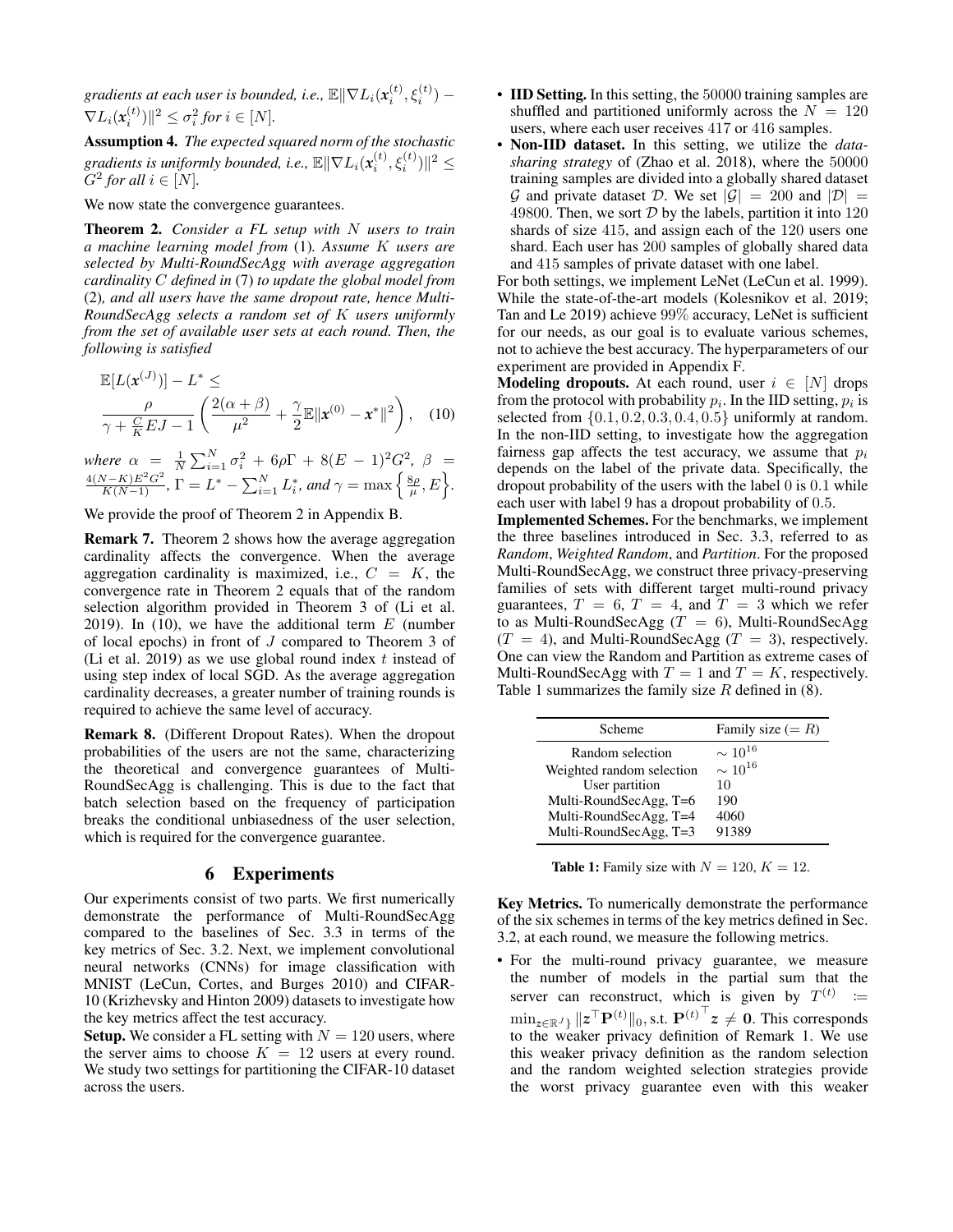





CIFAR-10 with  $N = 120$  and  $K = 12$ .



Figure 5: Training rounds versus test accuracy of LeNet in (LeCun et al. 1999) on the

Figure 4: Trade-off between multi-round privacy guarantee versus average aggregation cardinality with  $N = 120, K = 12$ .

definition, as demonstrated later. On the other hand, Multi-RoundSecAgg provides better privacy guarantees with both the strong and the weaker definitions.

- For the aggregation fairness gap, we measure the instantaneous fairness gap,  $F^{(t)} \coloneqq \max_{i \in [N]} F_i^{(t)}$  –  $\min_{i \in [N]} F_i^{(t)}$  where  $F_i^{(t)} = \frac{1}{t+1} \sum_{l=0}^t \mathbb{1} \{ \{ \boldsymbol{p}^{(l)} \}_i = 1 \}.$
- We measure the instantaneous aggregation cardinality as  $C^{(t)} \coloneqq \frac{1}{t+1} \sum_{l=0}^t \|p^{(l)}\|_0.$

We demonstrate these key metrics in Figure 3. We make the following key observations.

- Multi-RoundSecAgg achieves better multi-round privacy guarantee than both the random selection and random weighted selection strategies, while user partitioning achieves the best multi-round privacy guarantee,  $T =$  $K = 12$ . However, the partitioning strategy has the worst aggregation cardinality, which results in the lowest convergence rate as demonstrated later.
- Figure 4 demonstrates the trade-off between the multiround privacy guarantee  $T$  and the average aggregation cardinality C. Interestingly, Multi-RoundSecAgg when  $T = 3$  or  $T = 4$  achieves better multi-round privacy guarantee than both the random selection and the weighted random selection strategies while achieving almost the same average aggregation cardinality.

Key Metrics versus Test Accuracy. To investigate how the key metrics affect the test accuracy, we measure the test accuracy of the six schemes in the two settings, the IID and the non-IID settings. Our results are demonstrated in Figure 5. We make the following key observations.

- In the IID setting, the Multi-RoundSecAgg schemes show test accuracies that are comparable to the random selection and random weighted selection schemes while the Multi-RoundSecAgg schemes provide higher levels of privacy. Specifically, the Multi-RoundSecAgg schemes achieve  $T = 3, 4, 6$  based on the privacy-preserving family design while the random selection and random weighted selection schemes have  $T = 1$ , i.e., the server can learn an individual local model.
- In the non-IID setting, Multi-RoundSecAgg not only outperforms the random selection scheme but also achieves a smaller aggregation fairness gap as demonstrated in Fig. 3(b).
- In both IID and non-IID settings, the user partitioning scheme has the worst test accuracy as its average aggregation cardinality is much smaller than the other schemes as demonstrated in Figure 3(c).

We also implement additional experiments on MNIST and make similar observations in Appendix E.

### 7 Conclusion

Partial user participation may breach user privacy in federated learning, even if secure aggregation is employed at every training round. To address this challenge, we introduced the notion of long-term privacy, which ensures that the privacy of individual models are protected over all training rounds. We developed Multi-RoundSecAgg, a structured user selection strategy that guarantees longterm privacy while taking into account the fairness in user selection and average number of participating users, and showed that Multi-RoundSecAgg provides a tradeoff between long-term privacy and average number of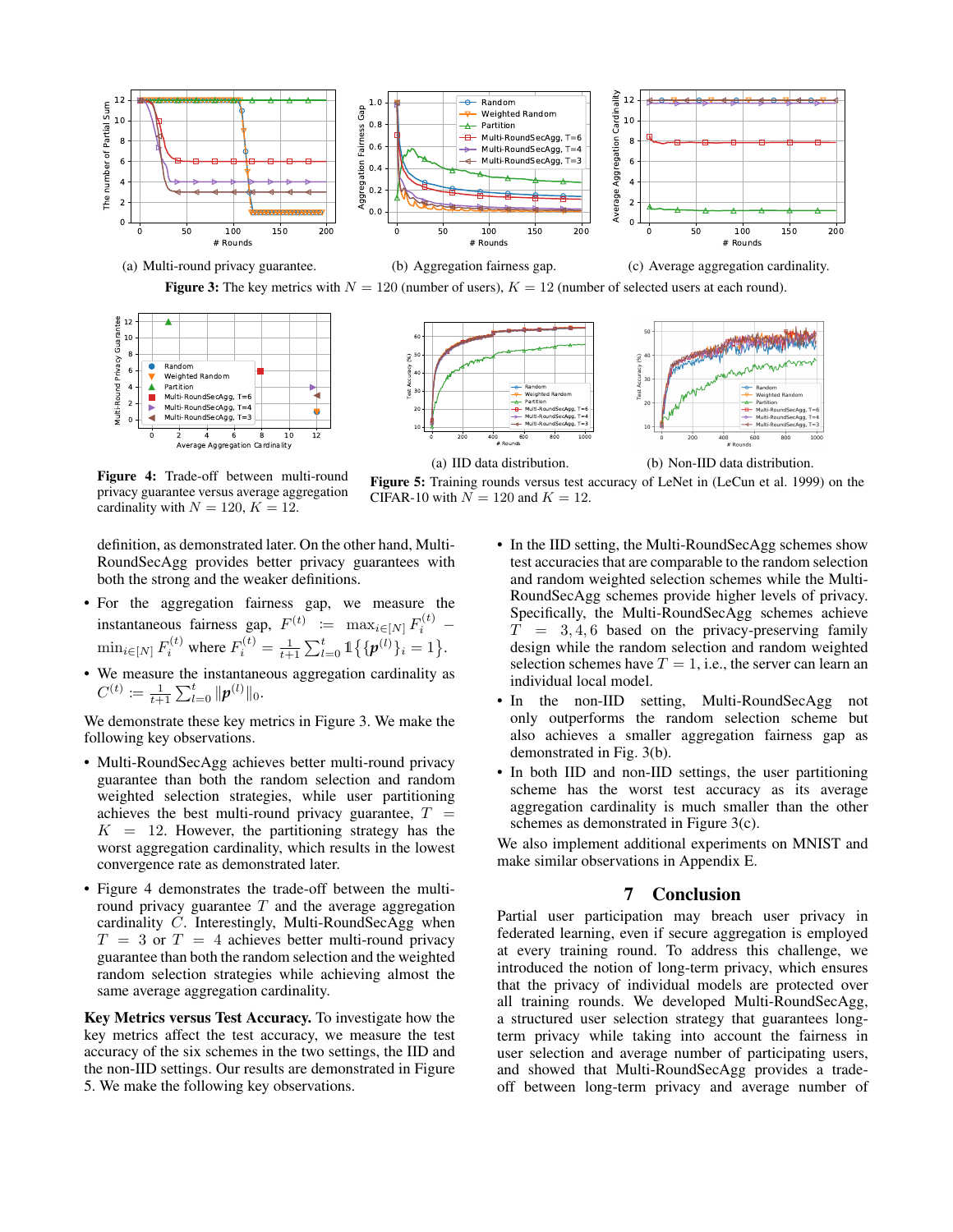participating users (hence the convergence rate). Our experiments on the MNIST and CIFAR-10 datasets on both the IID and non-IID settings show that Multi-RoundSecAgg achieves comparable accuracy to the random selection strategy (which does not ensure long-term privacy), while ensuring long-term privacy guarantees.

#### References

Bell, J. H.; Bonawitz, K. A.; Gascón, A.; Lepoint, T.; and Raykova, M. 2020. Secure single-server aggregation with (poly) logarithmic overhead. In *Proceedings of the 2020 ACM SIGSAC Conference on Computer and Communications Security*, 1253–1269.

Bonawitz, K.; Ivanov, V.; Kreuter, B.; Marcedone, A.; McMahan, H. B.; Patel, S.; Ramage, D.; Segal, A.; and Seth, K. 2017. Practical secure aggregation for privacy-preserving machine learning. In *Proceedings of the 2017 ACM SIGSAC Conference on Computer and Communications Security*, 1175–1191.

Chen, W.; Horvath, S.; and Richtarik, P. 2020. Optimal Client Sampling for Federated Learning. *arXiv preprint arXiv:2010.13723*.

Cho, Y. J.; Gupta, S.; Joshi, G.; and Yağan, O. 2020. Banditbased Communication-Efficient Client Selection Strategies for Federated Learning. *arXiv preprint arXiv:2012.08009*.

Cho, Y. J.; Wang, J.; and Joshi, G. 2020. Client Selection in Federated Learning: Convergence Analysis and Power-of-Choice Selection Strategies. *arXiv preprint arXiv:2010.01243*.

Choi, B.; Sohn, J.-y.; Han, D.-J.; and Moon, J. 2020. Communication-Computation Efficient Secure Aggregation for Federated Learning. *arXiv preprint arXiv:2012.05433*.

Elkordy, A. R.; and Avestimehr, A. S. 2020. Secure aggregation with heterogeneous quantization in federated learning. *arXiv preprint arXiv:2009.14388*.

Fredrikson, M.; Jha, S.; and Ristenpart, T. 2015. Model inversion attacks that exploit confidence information and basic countermeasures. In *Proceedings of the 22nd ACM SIGSAC Conference on Computer and Communications Security*, 1322–1333.

Geiping, J.; Bauermeister, H.; Dröge, H.; and Moeller, M. 2020. Inverting Gradients–How easy is it to break privacy in federated learning? *arXiv preprint arXiv:2003.14053*.

Jain, V.; Sah, A.; and Sawhney, M. 2020. Singularity of discrete random matrices II. *arXiv preprint arXiv:2010.06554*.

Kadhe, S.; Rajaraman, N.; Koyluoglu, O. O.; and Ramchandran, K. 2020. FastSecAgg: Scalable Secure Aggregation for Privacy-Preserving Federated Learning. *arXiv preprint arXiv:2009.11248*.

Kairouz, P.; McMahan, H. B.; Avent, B.; Bellet, A.; Bennis, M.; Bhagoji, A. N.; Bonawitz, K.; Charles, Z.; Cormode, G.; Cummings, R.; et al. 2019. Advances and open problems in federated learning. *arXiv preprint arXiv:1912.04977*.

Kolesnikov, A.; Beyer, L.; Zhai, X.; Puigcerver, J.; Yung, J.; Gelly, S.; and Houlsby, N. 2019. Big transfer (bit):

General visual representation learning. *arXiv preprint arXiv:1912.11370*, 6(2): 8.

Krizhevsky, A.; and Hinton, G. 2009. Learning multiple layers of features from tiny images. Technical report, Citeseer.

LeCun, Y.; Cortes, C.; and Burges, C. 2010. MNIST<br>handwritten digit database. http://yann. lecun. handwritten digit database. *com/exdb/mnist*.

LeCun, Y.; Haffner, P.; Bottou, L.; and Bengio, Y. 1999. Object recognition with gradient-based learning. In *Shape, contour and grouping in computer vision*, 319–345. Springer.

Li, X.; Huang, K.; Yang, W.; Wang, S.; and Zhang, Z. 2019. On the Convergence of FedAvg on Non-IID Data. In *International Conference on Learning Representations*.

McMahan, H. B.; Moore, E.; Ramage, D.; Hampson, S.; and y Arcas, B. A. 2017. Communication-efficient learning of deep networks from decentralized data. In *Int. Conf. on Artificial Int. and Stat. (AISTATS)*, 1273–1282.

Nasr, M.; Shokri, R.; and Houmansadr, A. 2019. Comprehensive privacy analysis of deep learning: Passive and active white-box inference attacks against centralized and federated learning. In *2019 IEEE symposium on security and privacy (SP)*, 739–753. IEEE.

Pejó, B.; and Biczók, G. 2020. Quality Inference in Federated Learning with Secure Aggregation. *arXiv preprint arXiv:2007.06236*.

Ribero, M.; and Vikalo, H. 2020. Communication-efficient federated learning via optimal client sampling. *arXiv preprint arXiv:2007.15197*.

So, J.; Güler, B.; and Avestimehr, A. S. 2021. Turboaggregate: Breaking the quadratic aggregation barrier in secure federated learning. *IEEE Journal on Selected Areas in Information Theory*, 2(1): 479–489.

Stich, S. U. 2018. Local SGD converges fast and communicates little. *arXiv preprint arXiv:1805.09767*.

Tan, M.; and Le, Q. 2019. Efficientnet: Rethinking model scaling for convolutional neural networks. In *International Conference on Machine Learning*, 6105–6114. PMLR.

Tang, M.; Ning, X.; Wang, Y.; Wang, Y.; and Chen, Y. 2021. FedGP: Correlation-Based Active Client Selection for Heterogeneous Federated Learning. *arXiv preprint arXiv:2103.13822*.

Tran, T. 2020. The smallest singular value of random combinatorial matrices. *arXiv preprint arXiv:2007.06318*.

Yu, H.; Yang, S.; and Zhu, S. 2019. Parallel restarted SGD with faster convergence and less communication: Demystifying why model averaging works for deep learning. In *Proceedings of the AAAI Conference on Artificial Intelligence*, volume 33, 5693–5700.

Zhao, Y.; Li, M.; Lai, L.; Suda, N.; Civin, D.; and Chandra, V. 2018. Federated learning with non-iid data. *arXiv preprint arXiv:1806.00582*.

Zhao, Y.; and Sun, H. 2021. Information Theoretic Secure Aggregation with User Dropouts. *arXiv preprint arXiv:2101.07750*.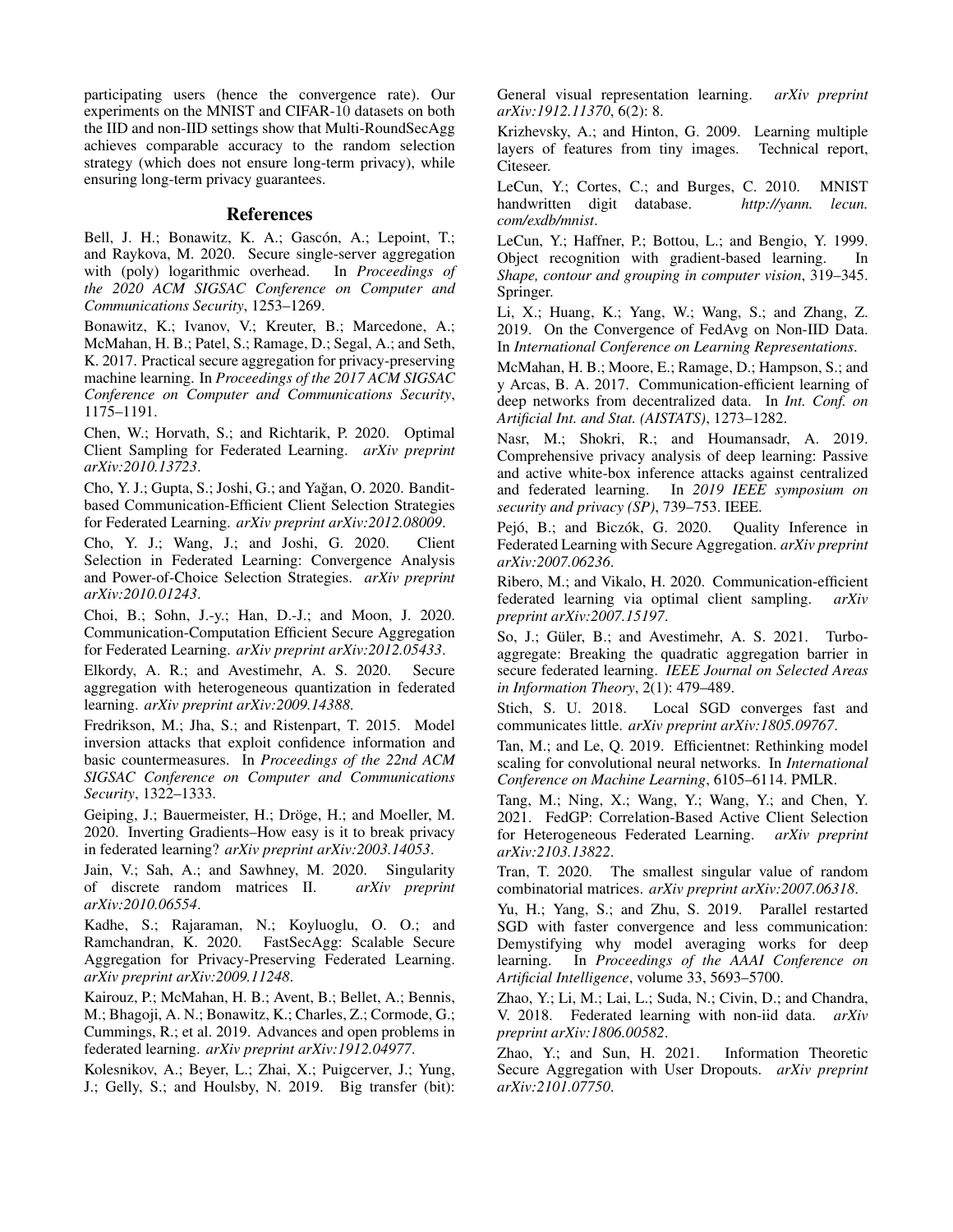Zhu, L.; and Han, S. 2020. Deep leakage from gradients. In *Federated Learning*, 17–31. Springer.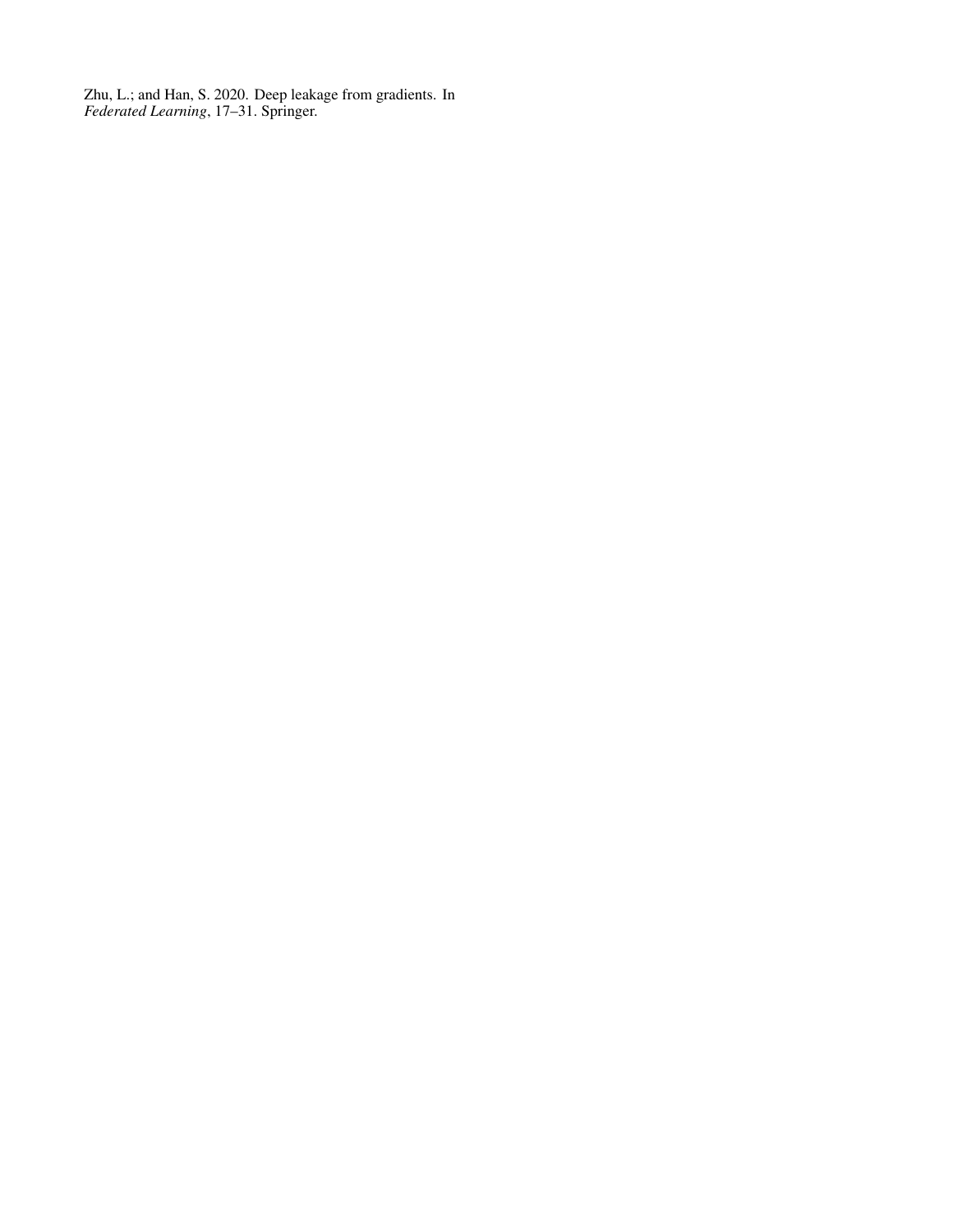Organization. These appendices are organized as follows.

- (A) In Appendix A, we prove Theorem 1.
- (B) In Appendix B, we prove Theorem 2.
- (C) In Appendix C, we show that batch partitioning is necessary to satisfy the multi-round privacy definition given in (5).
- (D) In Appendix D, we provide the two components of Multi-RoundSecAgg which are Algorithm 1 and Algorithm 2.
- (E) Appendix E provides additional experiments on the MNIST dataset.
- (F) Appendix F provides additional details and the hyperparameters of the experiments of Section 6 and Appendix E.
- (G) In Appendix G, we theoretically show that the random selection strategy discussed in Remark 2 that aims to select  $K$ available users at each round and the random selection strategy that selects the users in i.i.d fashion both have a multi-round privacy  $T = 1$  with high probability. We also empirically demonstrate that the local models can be reconstructed accurately when random selection is used.

### A Theoretical Guarantees of Multi-RoundSecAgg: Proof of Theorem 1

In this appendix, we provide the proof of Theorem 1.

*Proof.* 1. First, we prove that Multi-RoundSecAgg ensures a multi-round privacy of T. We first partition the matrix **B** into  $R \times T$  matrices as  $\mathbf{B} = [\mathbf{B}^{(1)}, \mathbf{B}^{(2)}, \cdots, \mathbf{B}^{(N/T)}]$  and the aggregated models as  $\mathbf{X} = [\mathbf{X}^{(1)}^\top, \mathbf{X}^{(2)}^\top, \cdots, \mathbf{X}^{(N/T)}^\top]^\top$ . We can then express any linear combination of the aggregated models  $X^\top B^\top z$ , where  $z \in \mathbb{R}^R \setminus \{0\}$ , as follows

$$
\mathbf{X}^{\top} \mathbf{B}^{\top} \mathbf{z} = \sum_{i=1}^{N/T} \mathbf{X}^{(i)}^{\top} \mathbf{B}^{(i)}^{\top} \mathbf{z}.
$$
 (11)

Denote the j-th column of  $B^{(i)}$  by  $b_j^{(i)}$  which is either a zero vector or all ones vector due to the batch partitioning structure. That is,  $\mathbf{b}_j^{(i)} \in \{0,1\}$ . Hence,  $\mathbf{B}^{(i)^\top} z \in \{0, a_i.1\}$  for some  $a_i \in \mathbb{R} \setminus \{0\}$ . Therefore, we have

$$
\mathbf{X}^{(i)\top} \mathbf{B}^{(i)\top} \mathbf{z} = \begin{cases} \mathbf{0} & \mathbf{B}^{(i)\top} \mathbf{z} = 0, \\ a_i & \sum_{j=(i-1)T+1}^{iT} x_j \quad \text{otherwise,} \end{cases}
$$
(12)

 $\forall i \in [N/T]$ , which shows that Multi-RoundSecAgg achieves a multi-round privacy T.

2. Next, we prove that Multi-RoundSecAgg has an aggregation fairness gap  $F = 0$ .

It is clear that the total number of times user i is being selected up to time J is the same as that of user j who lies in the same batch as user i. This follows since all users in the same batch either participate together or they do not participate at all.

It suffices to show that the *expected* number of selections of user i up to time J is the same as that of user j, where user i and user j are in different batches. The main observation is that our protocol is *symmetric*. Indeed, the only randomness in the system are the user availability randomness and the set selection randomness when there are multiple user sets satisfying the requirements. We note that for any realization of random variables such that the batch of user  $i$  is selected at time  $t$ , there is a corresponding realization of random variables such that the batch of user  $j$  is selected at time  $t$  and all other selections remain exactly the same. Hence,  $F_i = F_j$  for any  $i \neq j$ .

3. Finally, we characterize the average aggregation cardinality of Multi-RoundSecAgg. The average aggregation cardinality can be expressed as follows

$$
C = K (1 - \Pr[\text{No row of } \mathbf{B} \text{ is available}])
$$
  
=  $K \left( 1 - \Pr[\text{At least } \frac{N}{T} - \frac{K}{T} + 1 \text{ batches are not available}]\right)$   
=  $K \left( 1 - \sum_{i=N/T-K/T+1}^{N/T} {N/T \choose i} q^{i} (1-q)^{N/T-i} \right),$  (13)

where q is the probability that a certain batch is not available, which is given by  $q = 1 - (1 - p)^T$ .

 $\Box$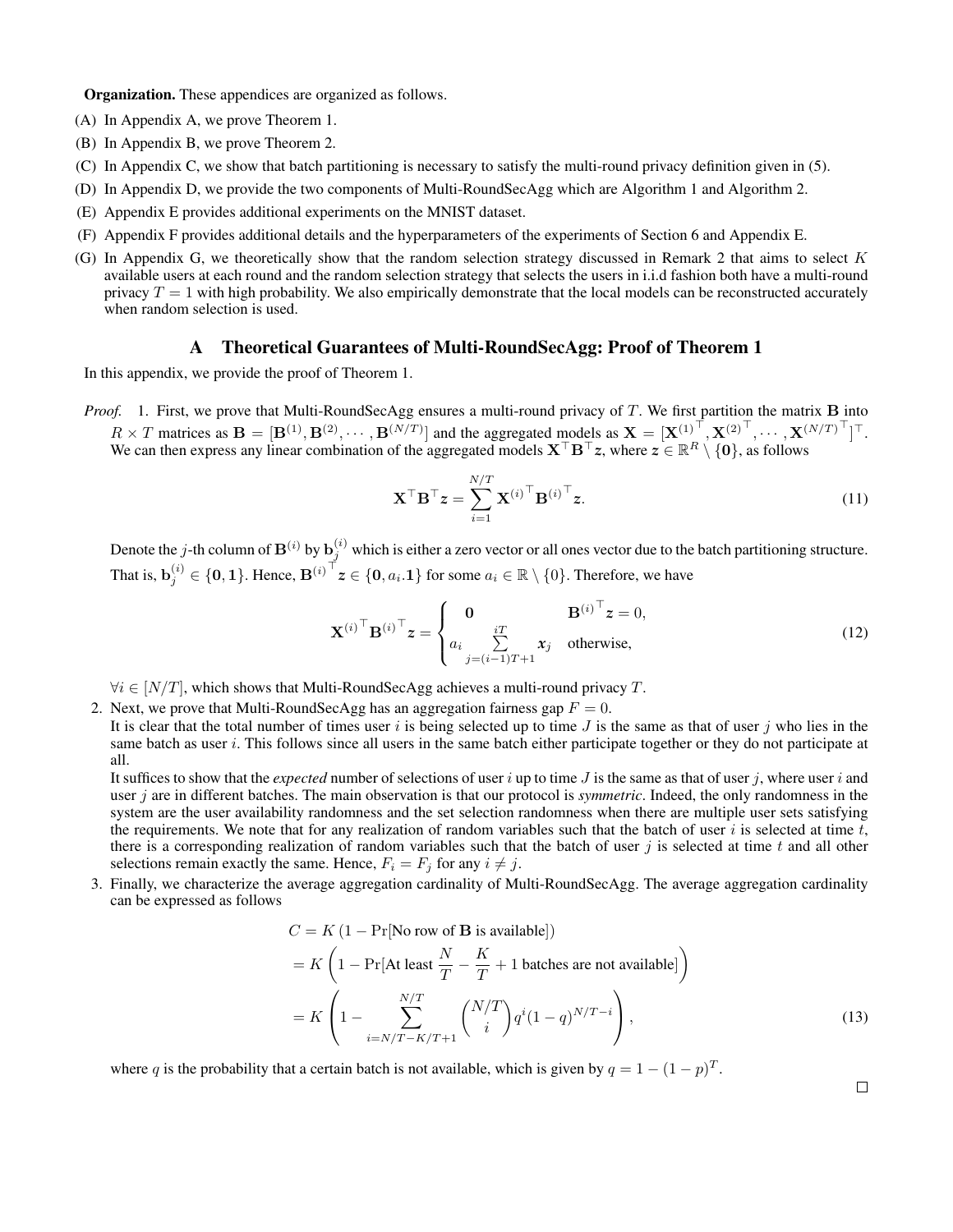# B Convergence Analysis of Multi-RoundSecAgg : Proof of Theorem 2

The proof of Theorem 2 is divided into two parts. In the first part, we introduce a new sequence to represent the local updates in each user with respect to step index while we use the global round index  $t$  for  $x^{(t)}$  in (2). We carefully define the sequence and the step index, and then provide the convergence analysis of the sequence. In the second part, we bridge the newly defined sequence and  $x^{(t)}$  in (2), and provide convergence analysis of  $x^{(t)}$ .

# First Part (Convergence analysis of local model updates).

Let  $w_i^{(j)}$  be the local model updated by user i at the j-th step. Note that this step index is different from the global round index t in (2) as each user updates the local model by carrying out  $E(\geq 1)$  local SGD steps before sending the results to the server. Let  $\mathcal{I}_E$  be the set of global synchronization steps, i.e.,  $\mathcal{I}_E = \{nE|n = 0, 1, 2, \ldots\}$ . Importantly, we define the step index j such it increases from  $nE$  to  $nE + 1$  only when the server does not skip the selection, i.e., there are at least K available users at step  $nE + 1$  for  $n \in \{0, 1, 2, \ldots\}$ . We denote by  $\mathcal{H}_{nE}$  the set selected by Multi-RoundSecAgg at step index  $nE$  and from the definition,  $|\mathcal{H}_{nE}| = K$  for all  $n \in \{0, 1, 2, \ldots\}$ . Then, the update equation can be described as

$$
\boldsymbol{v}_i^{j+1} = \boldsymbol{w}_i^j - \eta^j \nabla L_i \left( \boldsymbol{w}_i^j, \xi_i^j \right), \tag{14}
$$

$$
\boldsymbol{w}_i^{j+1} = \begin{cases} \boldsymbol{v}_i^{j+1} & \text{if } j+1 \in \mathcal{I}_E \\ \frac{1}{K} \sum_{k \in \mathcal{H}_{j+1}} \boldsymbol{v}_k^{j+1} & \text{if } j+1 \notin \mathcal{I}_E \end{cases} \tag{15}
$$

where we introduce an additional variable  $v_i^{j+1}$  to represent the immediate result of one step SGD from  $w_i^j$ . We can view  $w_i^{j+1}$ as the model obtained after aggregation step (when  $j + 1$  is a global synchronization step). Motivated by (Stich 2018; Li et al. 2019), we define two virtual sequences

$$
\overline{v}^j = \frac{1}{N} \sum_{i=1}^N v_i^j,\tag{16}
$$

$$
\overline{\boldsymbol{w}}^j = \frac{1}{N} \sum_{i=1}^N \boldsymbol{w}_i^j.
$$
 (17)

We can interpret  $\overline{v}^{j+1}$  as the result of single step SGD from  $\overline{w}^j$ . When  $j \notin \mathcal{I}_E$ , both  $\overline{v}^j$  and  $\overline{w}^j$  are not accessible. We also define  $\overline{g}^j = \frac{1}{N} \sum_{i=1}^N \nabla L_i \left( w_i^j \right)$  and  $g^j = \frac{1}{N} \sum_{i=1}^N \nabla L_i \left( w_i^j, \xi_i^j \right)$ . Then,  $\overline{v}^{j+1} = \overline{w}^j - \eta^j g^j$ .

Now, we state our two key lemma

**Lemma 1** (Unbiased selection). When  $j + 1 \in \mathcal{I}_E$ , the following is satisfied,

$$
\mathbb{E}_{\mathcal{H}_{j+1}}[\overline{\boldsymbol{w}}^{j+1}] = \overline{\boldsymbol{v}}^{j+1}.
$$
\n(18)

*Proof.* Let  $\mathcal{H}_{i+1} = \{i_1, \ldots, i_K\}$ . Then, we have

$$
\mathbb{E}_{\mathcal{H}_{j+1}}[\overline{\boldsymbol{w}}^{j+1}] = \frac{1}{K} E_{\mathcal{H}_{j+1}} \left[ \sum_{k \in \mathcal{H}_{j+1}} \boldsymbol{v}_k^{j+1} \right] = \frac{1}{K} E_{\mathcal{H}_{j+1}} \left[ \sum_{k=1}^K \boldsymbol{v}_{i_k}^{j+1} \right] = E_{\mathcal{H}_{j+1}}[\boldsymbol{v}_{i_k}^{j+1}]
$$

$$
= \sum_{k=1}^N \frac{1}{N} \boldsymbol{v}_k^{j+1} = \overline{\boldsymbol{v}}^{j+1}
$$
(19)

where (19) follows as  $Pr[i_k = j] = \frac{1}{N}$  for  $i \in [N]$ . This is because the sampling probability of each user is identical due to the symmetry in the construction and the fact that all users have the same dropout probability.  $\Box$ 

Now, we provide the convergence analysis of the sequence  $\overline{w}^j$  defined in (17). We have,

$$
\|\overline{\boldsymbol{w}}^{j+1} - \boldsymbol{w}^*\|^2 = \|\overline{\boldsymbol{w}}^{j+1} - \overline{\boldsymbol{v}}^{j+1} + \overline{\boldsymbol{v}}^{j+1} - \boldsymbol{w}^*\|^2
$$
  
= 
$$
\|\overline{\boldsymbol{w}}^{j+1} - \overline{\boldsymbol{v}}^{j+1}\|^2 + \|\overline{\boldsymbol{v}}^{j+1} - \boldsymbol{w}^*\|^2 + 2\left(\overline{\boldsymbol{w}}^{j+1} - \overline{\boldsymbol{v}}^{j+1}\right)^\top \left(\overline{\boldsymbol{v}}^{j+1} - \boldsymbol{w}^*\right).
$$
 (20)

When the expectation is taken over  $\mathcal{H}_{j+1}$ , the last term in (20) becomes zero due to Lemma 1. For the second term in (20), we have

$$
\|\overline{\mathbf{v}}^{j+1} - \mathbf{w}^*\|^2 \le (1 - \eta^j \mu) \|\overline{\mathbf{w}}^j - \mathbf{w}^*\|^2 + \alpha (\eta^j)^2,
$$
\n(21)

where  $\alpha = \frac{1}{N} \sum_{i=1}^{N} \sigma_i^2 + 6\rho \Gamma + 8(E-1)^2 G^2$  and (21) directly follows from Lemma 1, 2, 3 of (Li et al. 2019). The first term in (20) becomes zero if  $j + 1 \in \mathcal{I}_E$ , and if  $j + 1 \notin \mathcal{I}_E$ , from Lemma 5 of (Li et al. 2019), it is bounded by

$$
\mathbb{E}_{\mathcal{H}_{j+1}} \|\overline{\boldsymbol{w}}^{j+1} - \overline{\boldsymbol{v}}^{j+1}\|^2 \le \beta(\eta^j)^2,\tag{22}
$$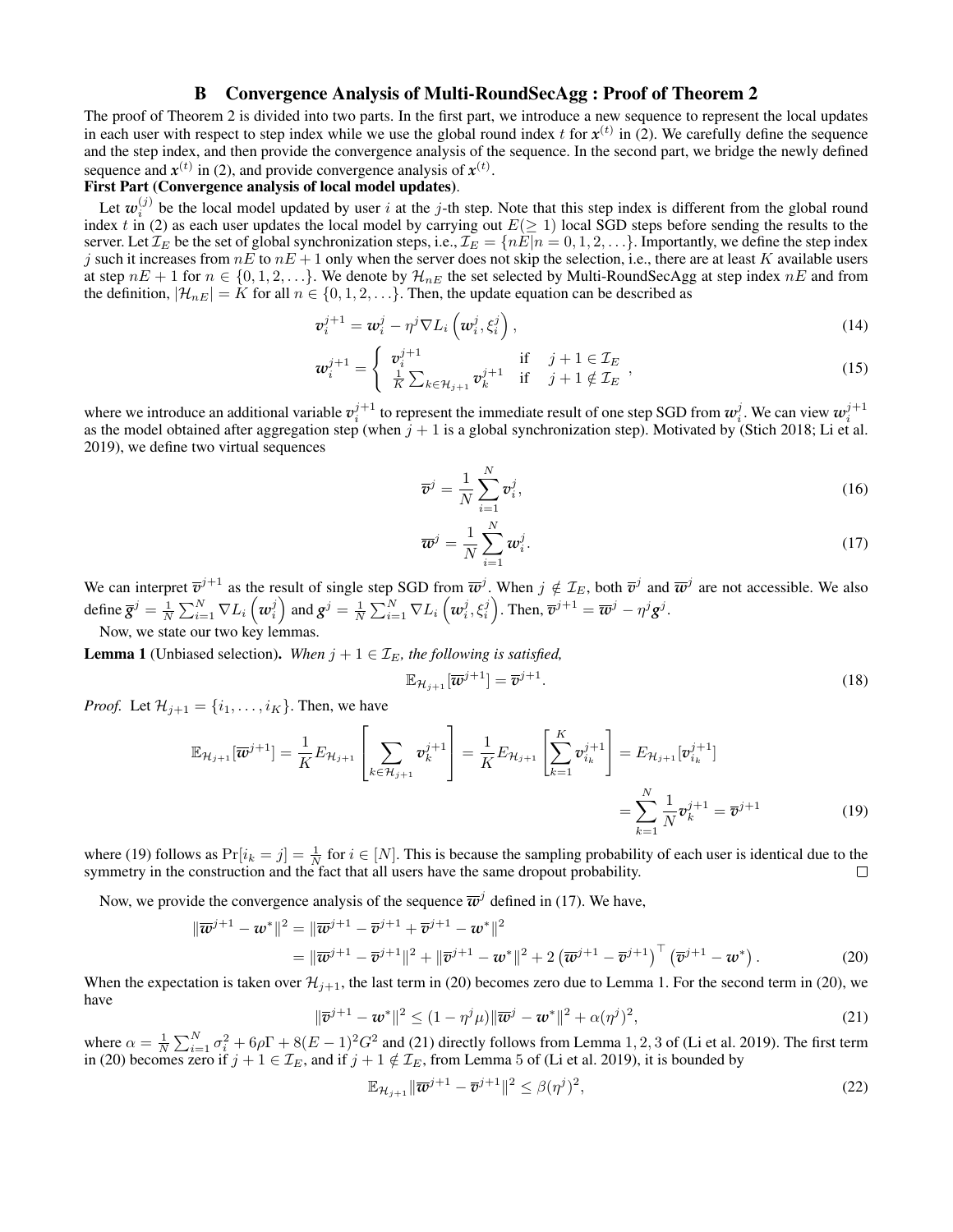where  $\beta = \frac{4(N-K)E^2G^2}{K(N-1)}$ . By combining (20) to (22), we have

$$
\mathbb{E}\|\overline{\boldsymbol{w}}^{j+1} - \boldsymbol{w}^*\|^2 \le (1 - \eta^j \mu) \|\overline{\boldsymbol{w}}^j - \boldsymbol{w}^*\|^2 + (\alpha + \beta)(\eta^j)^2. \tag{23}
$$

Then by utilizing the similar induction in (Li et al. 2019), we can show that

$$
\mathbb{E}\|\overline{\boldsymbol{w}}^{j+1} - \boldsymbol{w}^*\|^2 \le \frac{1}{\gamma + t - 1} \left( \frac{4(\alpha + \beta)}{\mu^2} + \gamma \mathbb{E}\|\overline{\boldsymbol{w}}^0 - \boldsymbol{w}^*\|^2 \right),\tag{24}
$$

where  $\gamma = \max\left\{\frac{8\rho}{\mu}, E\right\}$ . By combining (24) with  $\rho$ -smoothness of the global loss function in (1), we have

$$
\mathbb{E}[L(\overline{\boldsymbol{w}}^{I})] - L^* \leq \frac{\rho}{\gamma + I - 1} \left( \frac{2(\alpha + \beta)}{\mu^2} + \frac{\gamma}{2} \mathbb{E} \|\overline{\boldsymbol{w}}^0 - \boldsymbol{x}^*\|^2 \right).
$$
 (25)

### Second Part (Convergence analysis of global model).

Now, we bridge the sequence  $\overline{w}^T$  and  $x^{(t)}$  in (2) to provide the convergence analysis of  $x^{(t)}$ . Since we define the step index j such that j increases from  $nE$  to  $nE + 1$  only when the server does not skip the selection, we have

$$
\mathbb{E}[L(\mathbf{x}^{(J)})] = \mathbb{E}[L(\overline{\mathbf{w}}^{(JE\Phi)})]
$$
(26)

where  $\phi$  is the probability that there are at least K available users at a certain synchronization step, and  $\phi = \frac{C}{K}$  due to the fact that  $C = K \cdot \Pr$  [at least one row of **B** is available] = K $\phi$ . By combining (25) and (26), we have that,

$$
\mathbb{E}[L(\mathbf{x}^{(J)})] - L^* \le \frac{\rho}{\gamma + \frac{C}{K}EJ - 1} \left( \frac{2(\alpha + \beta)}{\mu^2} + \frac{\gamma}{2} \mathbb{E} ||\mathbf{x}^{(0)} - \mathbf{x}^*||^2 \right),\tag{27}
$$

which completes the proof.

# C Necessity of Batch Partitioning (BP)

In this appendix, we show that batch partitioning is necessary to satisfy the multi-round privacy guarantee of Equation (5) and our strategy is optimal in the sense that no other strategy can have more distinct user selection sets than our strategy.

*Proof.* Consider any scheme which selects sets from an  $R \times N$  matrix  $V = [v_1, \dots, v_N]^\top$ . Denote the linear coefficients multiplying them by  $z_i, i \in [R]$ . Then, the *i*-th element of  $V^{\top}z$  is given by

$$
\{\mathbf V^\top \mathbf z\}_i = \sum_{j \in \text{supp}(\mathbf v_i)} z_i. \tag{28}
$$

We now claim that we can cluster the entries using equivalence of linear functions to groups, where each group must have a size of at least T except for the group corresponding to the zero function. To show this, we choose each  $z_i \stackrel{i.i.d.}{\sim} U[0,1]$ , and the key observation is that if two entries have different linear functions then their final value after this assignment would be different with probability one. Since the scheme satisfies a multi-round privacy  $T$ , this implies that for each non-zero linear function of the form of Equation (28), there must be at least  $T$  of them. If we group the entries according to the equivalence of linear functions, we get at most  $N/T$  groups (ignoring the group of constant zero).

Then, we show that the total number of possible sets R is upper-bounded by  $\binom{N/T}{K/T}$ . We observe that the total number of non-zero groups we can choose for each vector is at most  $K/T$  due to the size of each group, so the total number of distinct vectors satisfying the weight requirement is at most

$$
R \le R_{\text{max}} \stackrel{\text{def}}{=} \binom{D}{E},\tag{29}
$$

where  $D \leq N/T$  is the total number of groups corresponding to the non-zero linear functions, and  $E \leq K/T$  is the total number of groups we may select in each round. Next, we have

$$
R_{\text{max}} = \begin{pmatrix} D \\ E \end{pmatrix}
$$
  
\n
$$
\stackrel{(i)}{\leq} \begin{pmatrix} N/T \\ E \end{pmatrix}
$$
  
\n
$$
\stackrel{(ii)}{\leq} \begin{pmatrix} N/T \\ K/T \end{pmatrix} = R_{\text{BP}},
$$
\n(30)

where (*i*) follows since  $\binom{D}{E}$  is monotonically increasing w.r.t D, and (*ii*) follows as  $\binom{D}{E}$  is monotonically increasing w.r.t E if  $E \le D/2$ .  $\Box$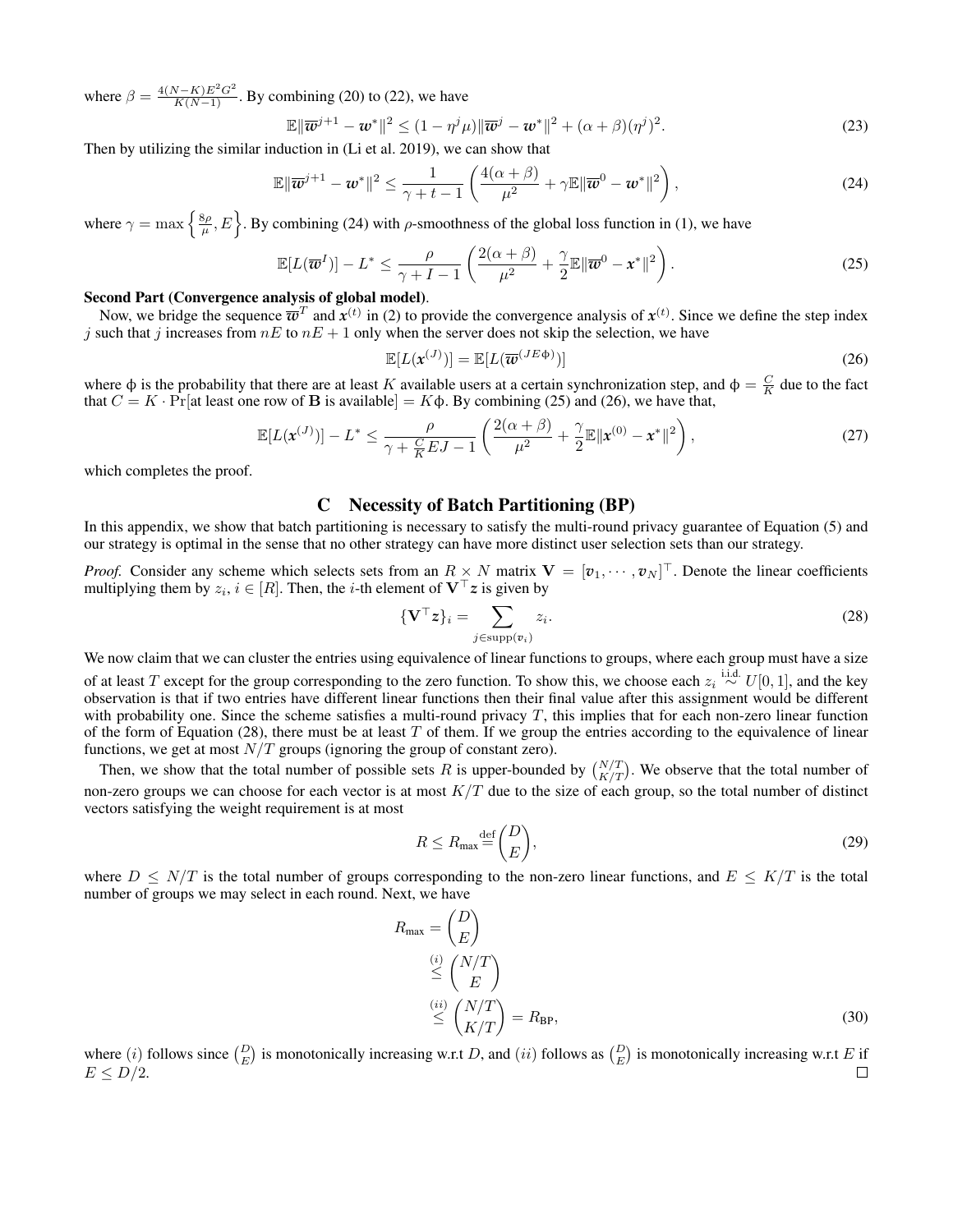### Algorithm 1: Batch Partitioning Privacy-preserving Family Generation

**Input:** Number of users  $N$ , row weight  $K$  and the desired multi-round privacy guarantee  $T$ . **Output:** Privacy-preserving Family  $\mathbf{B} \in \{0, 1\}^{R_{BP} \times N}$ , where  $R_{BP} = {N/T \choose K/T}$ Initialization:  $B = 0_{R_{BP} \times N}$ . 1: Partition index sets  $\{1, 2, ..., N\}$  into  $\frac{N}{T}$  sets,  $\mathcal{G}_1, ..., \mathcal{G}_{\frac{N}{T}}$ , where  $|\mathcal{G}_i| = T$  for all  $i \in [\frac{N}{T}]$ .

2: Generate all possible sets each of which is union of  $\frac{K}{T}$  sets out of  $\frac{N}{T}$  sets  $(\mathcal{G}_1,\ldots,\mathcal{G}_{\frac{N}{T}})$  without replacement. Denote the generated sets by  $\mathcal{L}_1, \ldots, \mathcal{L}_{R_{\text{BP}}}.$ 

3: for  $i = 1, 2, ..., R_{BP}$  do<br>4: for  $j = 1, 2, ..., N$  d

- for  $j=1,2,\ldots,N$  do
- 5: **if**  $j \in \mathcal{L}_i$  then  $\{b_i\}_j = 1$

### Algorithm 2: Available Batch Selection

**Input:** A family of sets **B**, set of available users  $\mathcal{U}^{(t)}$ , the frequency of participation vector  $f^{(t-1)}$ , and the selection mode  $\lambda$ . ⊳  $\lambda = 0$  when  $p_i = p, \forall i \in [N]$  and 1 otherwise **Output:** A participation vector  $p^{(t)}$ . **Initialization:**  $\mathbf{B}^{(t)} = [\ ] , \ell_{\text{min}}^{(t-1)} \coloneqq \arg \min_{i \in \mathcal{U}^{(t)}} f_i^{(t-1)}.$ 1: **for**  $i = 1, 2, ..., R_{BP}$  **do** 2: **if**  $\text{supp}(\boldsymbol{b}_i) \subseteq \mathcal{U}^{(t)}$  then  $\mathbf{B}^{(t)} = {[\mathbf{B}^{(\mathbf{t})}}^\top, \boldsymbol{b}_i]^\top.$ 3: if  $\mathbf{B}^{(t)} = [$  ] then 4:  $\bm{b}_{r(t)}^{(t)} = \bm{0}.$ 5: else if  $\lambda = 0$  then  $\triangleright$  Uniform selection 6: Select a row from  $\mathbf{B}^{(t)}$ ,  $\mathbf{b}_{r(t)}^{(t)}$  $r(t)$ , uniformly at random. 7: else  $\triangleright$  Fairness-aware selection 8: Select a row from  $\mathbf{B}^{(t)}$ ,  $\mathbf{b}_{r(t)}^{(t)}$  $r(t)$ , uniformly at random from the rows that include  $\ell_{\min}^{(t-1)}$ . 9:  $p^{(t)} = b_{r(t)}^{(t)}$  $\frac{\left(\iota\right)}{r(t)}$ . 10: Update  $f^{(t)} = f^{(t-1)} + p^{(t)}$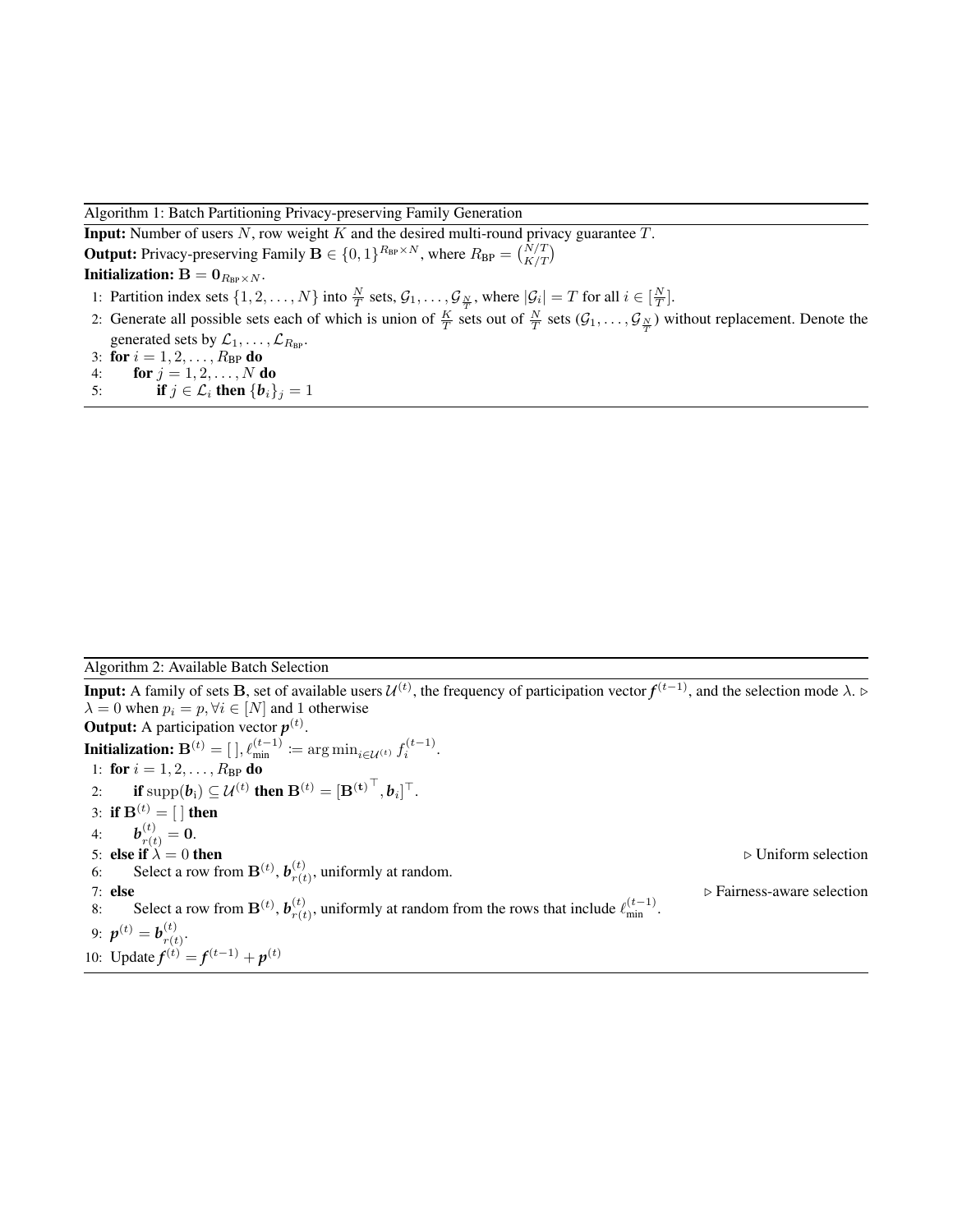# D The Two Components of Multi-RoundSecAgg : Algorithms 1 and 2

In Algorithm 1 and 2, we describe the two components of Multi-RoundSecAgg, which is proposed in Section 4.

### E Additional Experiments

To further investigate the performance of Multi-RoundSecAgg, we implement a simple CNN (McMahan et al. 2017) with two  $5 \times 5$  convolution layers, a fully connected layer with ReLU activation, and a final Softmax output layer. This standard model has 1,663,370 parameters and is sufficient for our needs, as our goal is to evaluate various schemes, not to achieve the best accuracy. We study the two settings for partitioning the MNIST dataset across the users.

- IID Setting. In this setting, the 60000 training samples are shuffled and partitioned uniformly across the  $N = 120$  users, where each user receives 500 samples.
- Non-IID dataset. In this setting, we first sort the dataset by the digit labels, partition the sorted dataset into 120 shards of size 500, and assign each of the 120 users one shard. This is similar to the pathological non-IID partitioning setup proposed in (McMahan et al. 2017), where our partition is an extreme case as each user has only one digit label while each user in (McMahan et al. 2017) has two.



Figure 6: Training rounds versus test accuracy of CNN in (McMahan et al. 2017) on the MNIST with  $N = 120$  and  $K = 12$ .

We measure the test accuracy of the six schemes in the two settings, the IID and the Non-IID settings, for both IID and non-IID settings. Our results are demonstrated in Figure 6. We make the following key observations, which are similar to the observations on the CIFAR-10 dataset.

- In the IID setting, the Multi-RoundSecAgg schemes show comparable test accuracy to the random selection and random weighted selection schemes while the Multi-RoundSecAgg schemes provide better multi-round privacy guarantee T.
- In the non-IID setting, the Multi-RoundSecAgg schemes outperform the random selection scheme while showing comparable test accuracy to the weighted random selection scheme. This is because Multi-RoundSecAgg schemes have better aggregation fairness gaps as demonstrated in Figure 3(b), which results in better test accuracy in the non-IID setting.
- In both IID and non-IID settings, the user partitioning scheme has the worst test accuracy as its average aggregation cardinality is much smaller than the other schemes.

### F Experiment Details

In this section, we provide more details about the experiments of Section 6 and Appendix E.

We summarize the test accuracy of CIFAR-10 and MNIST dataset in Table 2 and Table 3, respectively. For both dataset, we run experiments five times with different random seeds and present the average value of the test accuracy in Table 2 and Table 3.

|  | <b>Table 2:</b> Test accuracy of LeNet in (LeCun et al. 1999) on the CIFAR-10 dataset with $N = 120$ and $K = 12$ . |
|--|---------------------------------------------------------------------------------------------------------------------|
|--|---------------------------------------------------------------------------------------------------------------------|

| Scheme                    | <b>IID</b> Setting | Non-IID Setting |
|---------------------------|--------------------|-----------------|
| Random selection          | 64.64%             | 45.20%          |
| Weighted random selection | 65.06%             | 47.89%          |
| User partition            | 55.70%             | 37.74%          |
| Multi-RoundSecAgg, T=6    | 65.01%             | 46.35%          |
| Multi-RoundSecAgg, T=4    | 64.95%             | 47.00%          |
| Multi-RoundSecAgg, T=3    | 64.80%             | 47.21\%         |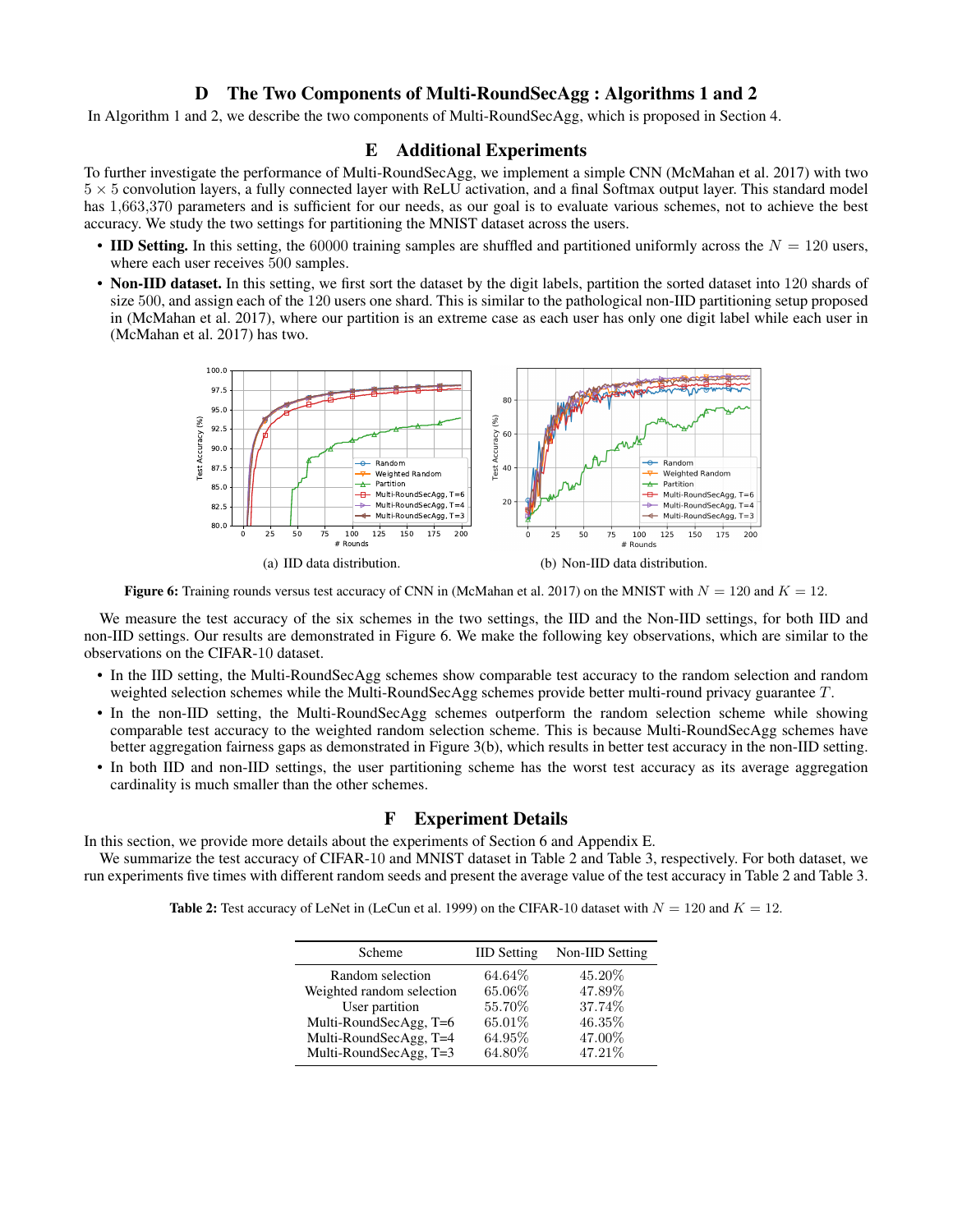| Scheme                    | <b>IID</b> Setting | Non-IID Setting |
|---------------------------|--------------------|-----------------|
| Random selection          | 98.21\%            | 85.79%          |
| Weighted random selection | 98.10%             | 94.04%          |
| User partition            | 93.94%             | 75.26%          |
| Multi-RoundSecAgg, T=6    | 97.72%             | 89.88%          |
| Multi-RoundSecAgg, T=4    | 98.11\%            | 92.51%          |
| Multi-RoundSecAgg, T=3    | 98.15%             | 94.16%          |

Hyperparameters and computing resources. For a fair comparison between 6 schemes, we find the best learning rate from  $\{0.1, 0.03, 0.01, 0.003, 0.001, 0.0003, 0.0001\}$ . Given the choice of the best learning rate  $\eta$ ,  $\eta$  is decayed to  $0.4\eta$  every 400 and 800 rounds to train the LeNet on the CIFAR-10 dataset while  $\eta$  is not decayed in the CNN on the MNIST dataset. To train the LeNet on the CIFAR-10 dataset, we use the mini-batch size of 50 and  $E = 1$  local epoch for both IID and Non-IID settings. To train the CNN on the MNIST dataset, we use the mini-batch size of 100 and  $E = 1$  local epoch for both IID and Non-IID settings. All experiments are conducted with users equipped with 3.4 GHz 4 cores i-7 Intel CPU and NVIDIA Geforce 1080, and the users communicate amongst each other through Ethernet to transfer the model parameters.

# G Multi-round Privacy Analysis of the Conventional Random User Selection Strategies

In this appendix, we first theoretically study the multi-round privacy of two random user selection strategies, and show that they have a very weak multi-round privacy of  $T = 1$  with high probability (for the case where  $p_i = p, \forall i \in [N]$ ). Furthermore, we also provide additional experiments showing that the server can reconstruct the local updates of all users with high accuracy when a random selection strategy is used. In the theoretical analysis, to simplify the problem, we assume that the model of the users have converged and don't change from one round to the next. However, in the experiments, we empirically evaluate the error in approximating the individual models of the users (via least-squares error estimation), and show that the server can approximate individual updates with very small error.

#### G.1 Theoretical Analysis of the Random Selection Strategies

We start by our theoretical results, where we consider the following two random selection schemes.

- 1. K-uniform Random Selection. In this scheme, at round  $t$ ,  $K$  users are selected uniformly at random from the set of available users  $\mathcal{U}^{(t)}$  if  $|\mathcal{U}^{(t)}| \geq K$ . Otherwise, the server skips this round.
- 2. **I.I.D Random Selection**. In this scheme, at round t, each user is selected with probability  $\frac{K}{N(1-p)}$  independently from the other available users, where  $K < N(1 - p)$ . Hence, the expected number of selected users at each round is K user.

For both schemes, we show that the server can reconstruct all individual models after N rounds in the worst-case scenario (assuming that the models do not change over N rounds). Specifically, we show that the participation matrices in both schemes have full rank with high probability after N rounds. This, in turn, implies that the server can reconstruct all local models after N rounds with high probability in both schemes. We provide our results formally next in Theorem 3.

**Theorem 3.** *(Random selection schemes have a multi-round privacy guarantee*  $T = 1$ *).* 

*1.* Consider the K-uniform random selection scheme, where  $min(K, N - K) \ge cN$ . In this scheme, the server can reconstruct *all individual models of the* N *users after* N *rounds with probability at least*

$$
1 - 2e^{-c'N},\tag{31}
$$

*for some constant*  $c' > 0$  *that depends on c.* 

2. Consider the i.i.d random selection scheme, where the users are selected according to Bern( $\frac{K}{N(1-p)}$ ) distribution and let t = K/N*. In this scheme, the server can reconstruct the individual models of the* N *users after* N *rounds with probability at least*

$$
1 - 2N(1 - t)^N - (1 + o_N(1))N(N - 1)(t^2 + (1 - t)^2)^N,
$$
\n(32)

*which converges to* 1 *exponentially fast if*  $t \in (0, 1/2)$  *is a fixed constant.* 

*Proof.* We first note that if the participation matrix has full rank after N rounds, then the server can reconstruct the model of each individual user. Hence, we analyze the probability of the  $N \times N$  participation matrix being full rank. We now consider each scheme separately.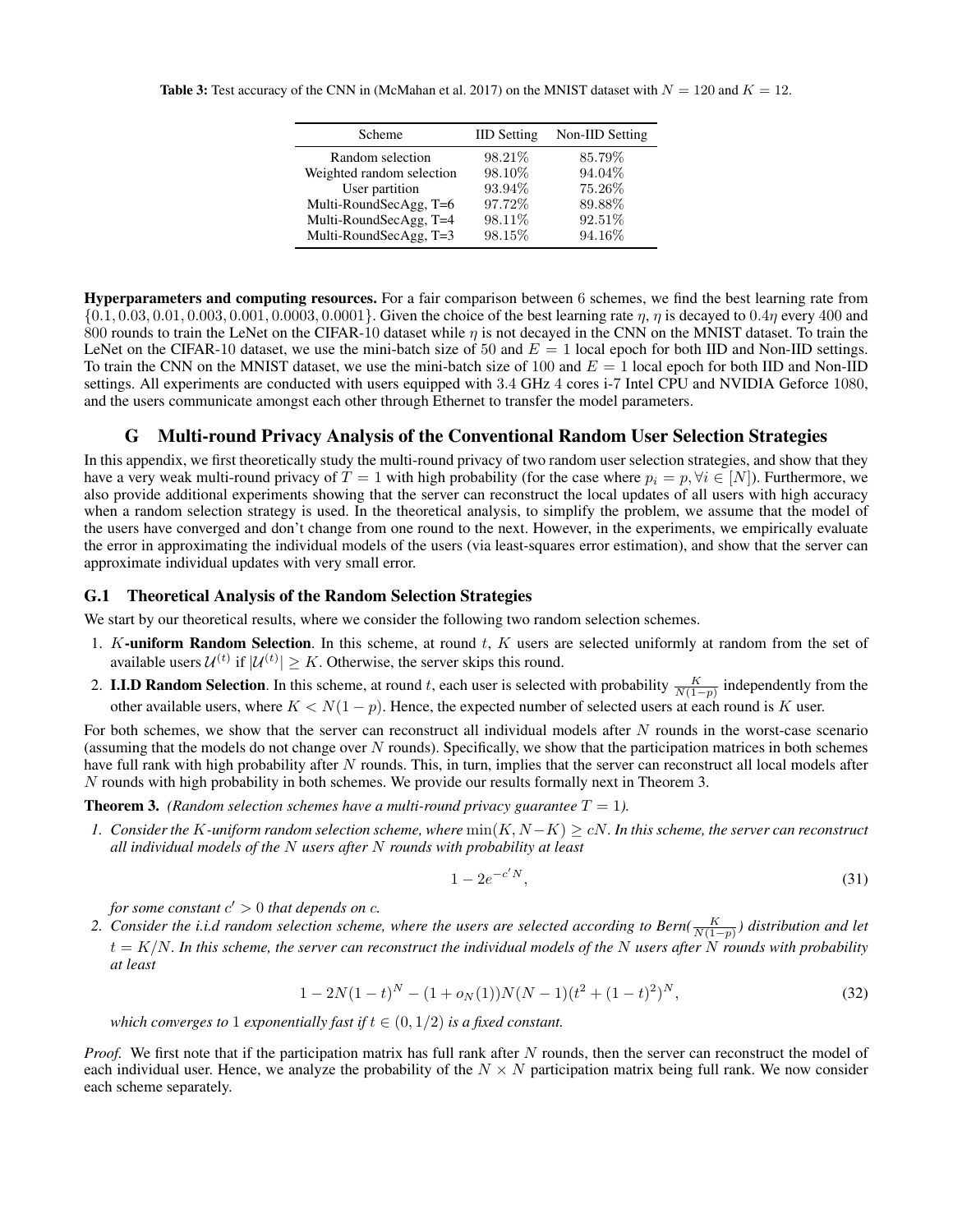

**Figure 7:** Histogram of the reconstruction error defined in (35) when the  $K(= 8)$ -uniform random selection or Multi-RoundSecAgg (T = 2) scheme is used to train the CNN (McMahan et al. 2017) on the MNIST dataset. The average reconstruction errors of  $K(= 8)$ -uniform random selection and Multi-RoundSecAgg ( $T = 2$ ) are  $6.715 \times 10^{-3}$  and 0.7829, respectively, which implies that the server can reconstruct all local updates when  $K(= 8)$ -uniform random selection is used while the server cannot reconstruct the local updates when Multi-RoundSecAgg  $(T = 2)$  is used.

1. In the K-uniform random selection scheme, the probability that the participation matrix after N rounds  $P^{(N)}$  has full rank is lower-bounded as follows (Tran 2020), when  $\min(K, N - K) > cN$ ,

$$
\Pr[\mathbf{P}^{(N)} \text{ has full rank}] \ge 1 - 2e^{-c'N},
$$

for some constant  $c' > 0$  that depends on c. Hence, it follows that the server can reconstruct all individual models with probability at least  $1 - 2e^{-c^{\prime} N}$ .

2. In the i.i.d random selection scheme, the probability that the participation matrix after N rounds  $P^{(N)}$  has full rank is lower-bounded as follows (Jain, Sah, and Sawhney 2020)

$$
\Pr[\mathbf{P}^{(N)} \text{ has full rank}] \ge 1 - 2N(1-t)^N - (1+o_N(1))N(N-1)(t^2 + (1-t)^2)^N,
$$

which converges to 1 exponentially fast if  $t = K/N \in (0, 1/2)$  is a fixed constant. Hence, it follows that the probability the server can reconstruct all individual models is lower-bounded by the same probability.

 $\Box$ 

Remark 9. Our experimental results in Section 6 also show that the multi-round privacy guarantee of the K-uniform random selection scheme goes to 1 after almost N rounds as shown in Fig.  $3(a)$ .

#### G.2 Experimental Results

We now empirically evaluate the error in approximating the individual gradients of the users (via least-squares error estimation), and show that the server can approximate individual gradients of all users with a very small error when K-uniform random selection is used. To do so, we implement a reconstruction algorithm utilizing the least-squares method, and measure the  $L_2$ distance between the true gradients and reconstructed gradients. We consider a FL setting with  $N = 40$  users, where the server aims to choose  $K = 8$  users at every round, to train the CNN in (McMahan et al. 2017) on the MNIST dataset with Non-IID setting, which is the same as the setting in Appendix E.

Let  $\delta_i^{(t)}$  be the gradient of user i at round t, i.e.,  $\delta_i^{(t)} = x_i^{(t)} - x^{(t)}$ , and  $\delta^{(t)}$  be the global update at round t, i.e.,  $\delta^{(t)} =$  $\mathbf{x}^{(t+1)} - \mathbf{x}^{(t)} = \mathbf{\Delta}^{(t)} \cdot \text{individual} \mathbf{p}^{(t)}$  where  $\mathbf{\Delta}^{(t)}_{\text{individual}} = \left[w_1 \delta_1^{(t)}, \dots, w_N \delta_N^{(t)}\right]$  $\begin{bmatrix} (t) \\ N \end{bmatrix}^{\top} \in \mathbb{R}^{N \times d}$ . After a sufficiently large number of rounds  $t_0$ , the global model at the server converges and does not change much across the rounds, which results in that local updates also do not change much across the rounds. Then, we have

$$
\mathbf{\Delta}_{\text{global}}^{(t_0;t_1)} = \mathbf{P}^{(t_0;t_1)} \mathbf{\Delta}_{\text{individual}}^{(t_0)} + \mathbf{Z},\tag{33}
$$

where  $\Delta_{global}^{(t_0;t_1)}$  denotes the concatenate of the global updates from round  $t_0$  to round  $t_1 - 1$ , i.e.,  $\Delta_{global}^{(t_0;t_1)}$  =  $\left[\delta^{(t_0)},\ldots,\delta^{(t_1-1)}\right]^\top \in \mathbb{R}^{(t_1-t_0)\times d}$  for  $t_1 > t_0$ ,  $\mathbf{P}^{(t_0;t_1)} \in \{0,1\}^{(t_1-t_0)\times N}$  is the participation matrix from round  $t_0$  to round  $t_1 - 1$ , and **Z** denotes the perturbation (or noise) incurred by the local updates across the rounds.

The server can then estimate  $\Delta_{indivial}^{(t_0)}$  by utilizing the least-squares method as follows

$$
\hat{\mathbf{\Delta}}_{\text{individual}}^{(t_0)} = \left(\mathbf{P}^{(t_0;t_1)}^{\top}\mathbf{P}^{(t_0;t_1)}\right)^{-1}\mathbf{P}^{(t_0;t_1)}^{\top}\mathbf{\Delta}_{\text{global}}^{(t_0;t_1)},
$$
\n(34)